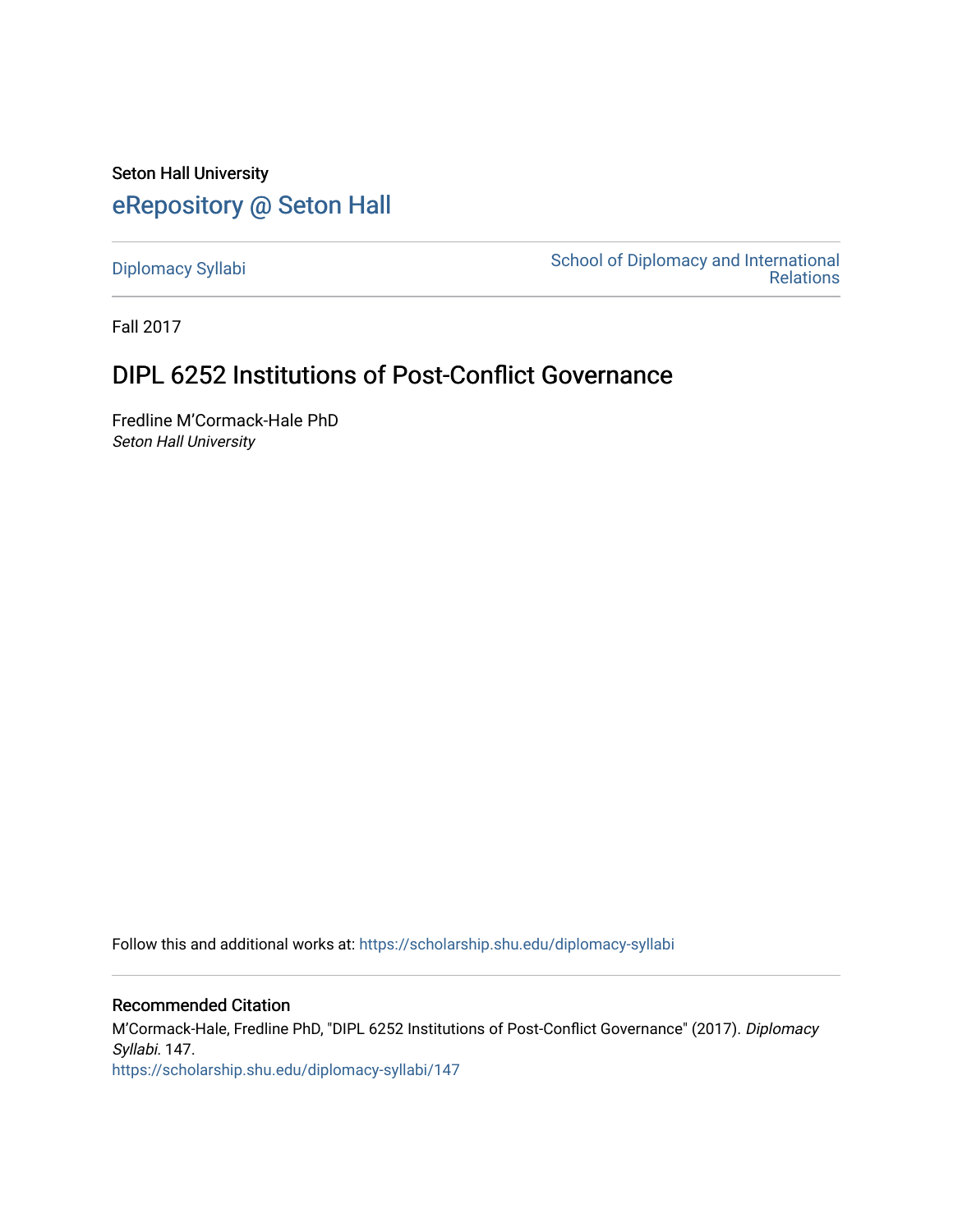#### **DIPL 6252: Institutions of Post-Conflict Governance School of Diplomacy and International Relations Seton Hall University Fall 2017 (online)**

- Instructor: Fredline M'Cormack-Hale, PhD School of Diplomacy and International Relations Seton Hall University
- Contact: Fredline.m'cormack-hale@shu.edu Skype: amaybel2
- Office hours: By appointment (Skype or email)

#### **Course Description**

The course will explore the theory and practice of rebuilding institutions to strengthen societies that have undergone conflict and assess strengths and shortcomings of varied interventions. It focuses on the integral role that institutions play in ensuring the day-today stability of post-conflict societies, while not forgetting that it is humans who make up institutions. The aim is to understand not only how contentious past impacts the ways in which post-conflict societies function, but also to look into various social practices and initiatives of counteracting the negative effects of conflict through justice, economic development, good governance, education and art. The course will also focus on learning how post-conflict reconstruction can contribute to building more equitable and just societies.

#### **Course objectives:**

By the end of the course, students will be able to: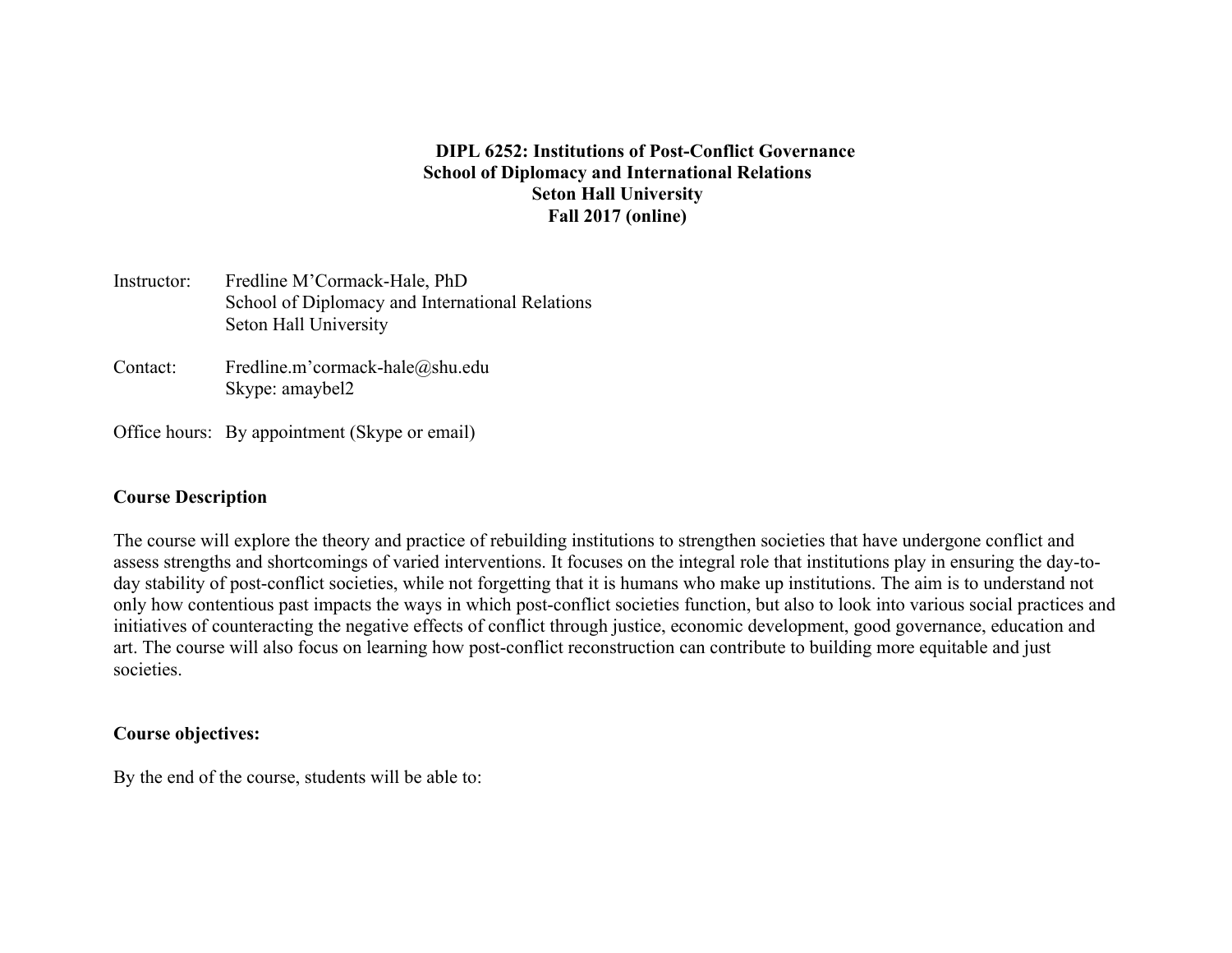- 1. Assess systematically the causes behind state failure
- 2. Apply to real life cases the basic concepts, theories and perspectives about the role of various institutions in post-conflict reconstruction
- 3. Analyze limitations of current approaches to post-conflict reconstruction and propose solutions to address these shortcomings

# **II. Course Requirements**

# **Required Texts:**

- 1. Robert I. Rotberg, ed. 2004. When States Fail: Causes and Consequences. Princeton; Oxford: Princeton University Press.
- 2. Collier, Paul. 2008. *The Bottom Billion: Why the Poorest Countries Are Failing and What Can Be Done About It*. Oxford: Oxford University Press.
- 3. Castillo, Graciana del, and Edmund S Phelps. 2008. *Rebuilding War-torn States: The Challenge of Post-conflict Economic Reconstruction*. Oxford; New York: Oxford University Press.

# **Course Policies**

All blogs, discussion postings and papers are due by 6pm on the noted day and will be considered late if submitted after this time. No late blogs and discussion posts will be accepted without prior discussion and approval from the instructor. Late papers will receive a one-point deduction for every day late, up to 15 total points. I understand that emergencies happen; **please** contact me sooner, rather than later, if you find it difficult to keep up with your work, are falling behind in the class, or are having problems and difficulties of any kind.

# **Assessment of Students**

Students participating in the course will be graded based on the following:

# **1. Active participation in the class activities (group discussions and blogs) (40%)**

While each forum officially will begin on Monday of each week, you will have access to forum content and information at any time. However, forums will remain open for discussions, blog posts and assignment submissions until 6:00 p.m., Sunday. Please note that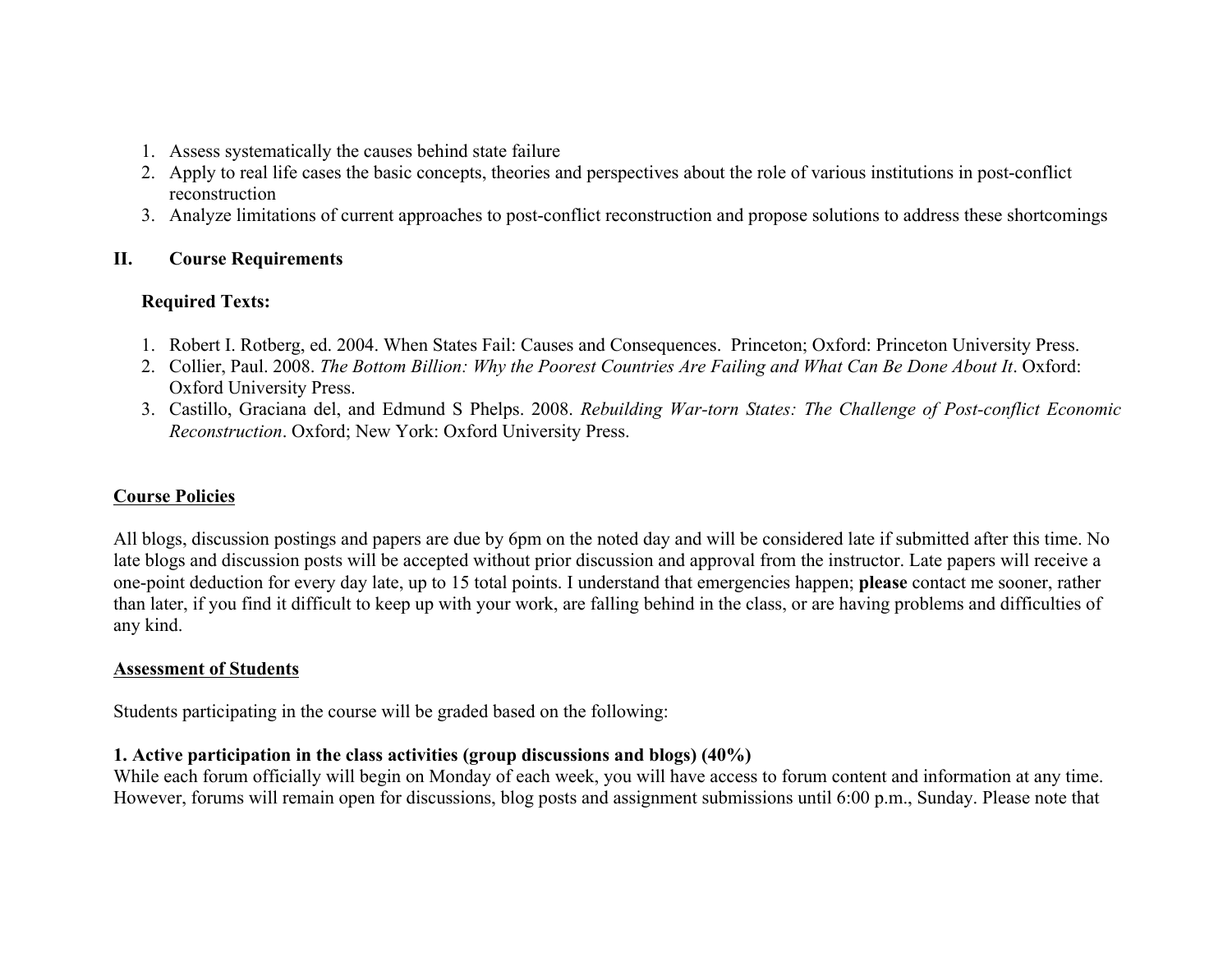first response to discussion questions is due on Friday, and at least two responses to colleague posts are due two days later, on Sunday. You **must** do both for your responses to be considered complete. Submitting one without the other will result in loss of points. Students will also be graded on the quality and thoughtfulness of their contributions as per the discussion board and blog assignment rubrics posted on blackboard. Since our class does not meet in person, it is your contributions on the material, your reflections around the subject matter and your engagement on these issues with each other that will greatly enhance the course. Both discussion and blog posts **must** reference class readings for that week and include a list of works cited.

# **2. Reflective paper on Collier's** *Bottom Billion* **(20 %)**

A seven page paper in which you should analytically reflect on the book *The Bottom Billion: Why the Poorest Countries Are Failing and What Can Be Done About It*. discussing the strengths and the weaknesses of the arguments presented in the book as well as your views on subject matter. Apply other readings from the class to support your arguments and feel free to use your own examples and ideas to support your arguments Make sure you use double-space, font 12, Times New Roman font, 1'-margin, Chicago Manual reference style and add bibliography at the end of paper. Do not describe. Try to be original and analytical in your argumentation.

# **3. Policy Report (40%)**

For the final paper**,** you are expected to submit a policy development brief between 10-13 pages in length. For this report, you will assume the role of a policy analyst. Your task is to analyze a post-conflict reconstruction intervention, which is underway or was undertaken in a post-conflict country (in the last 20 y ears). For the first part of the report, you are expected to concisely describe the interventions in place in the country. In the second part, provide a critique of some aspect of intervention. In the final part of the report, you are expected to advise what course of action the relevant actor(s) should take to address this identified limitation.

# **Citation Style**

**For all written assignments**, it is expected that you will cite your class texts, supplemental readings, and other sources. Be creative and give your own opinions supported by evidence. Do not describe - be **analytical and creative**. **Papers should utilize one of the** *Chicago Manual of Style* **citation formats: Author-Date or Notes and Bibliography.** The guidelines for these formats are on the course Blackboard page.

Again, please be sure to include either footnotes or in-text citations in ALL work, including blogs and discussion posts. Failure to do so will result in points taken off. Please also ensure that the papers are double-spaced, spell-checked, and legible. They should be in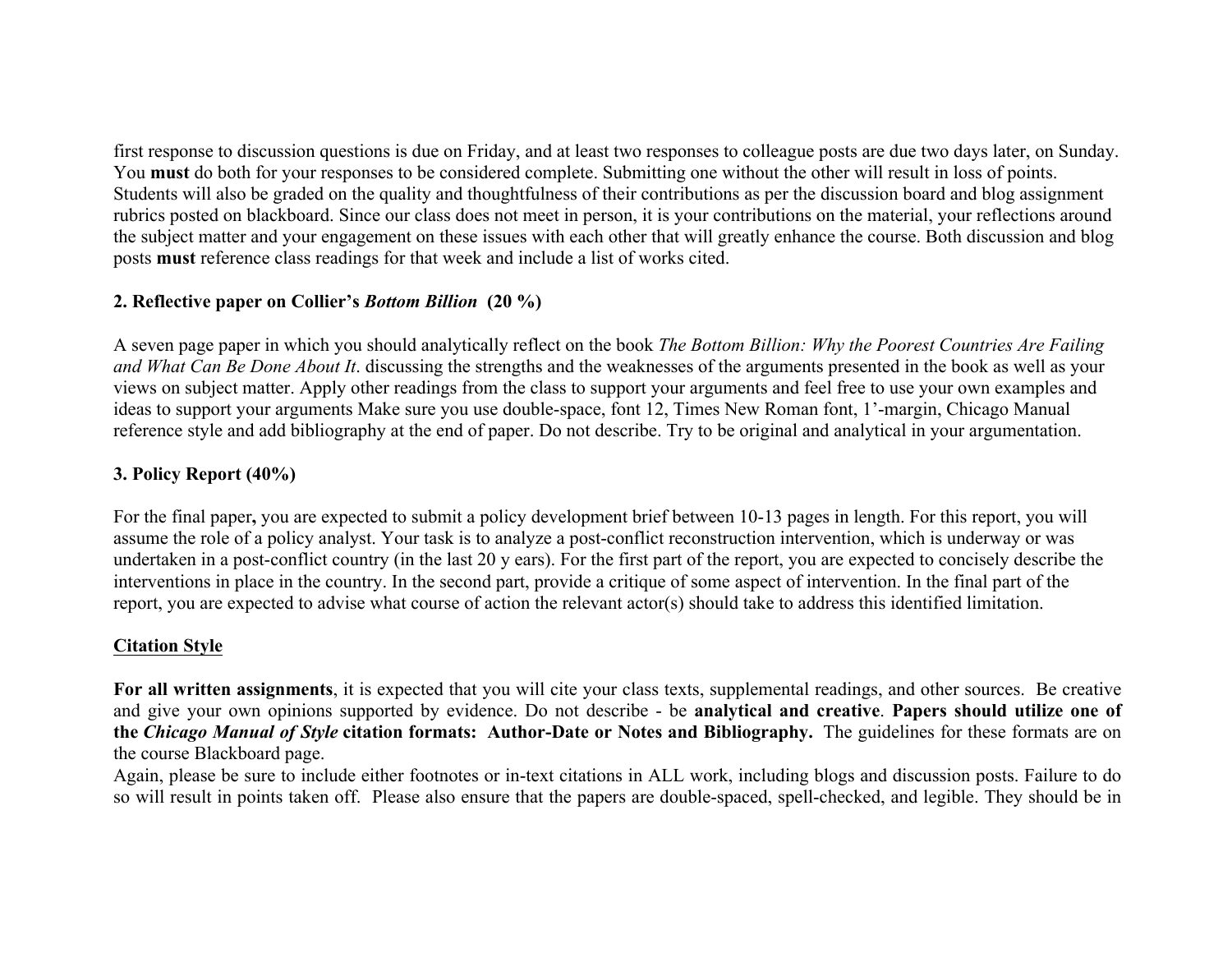12-point characters in the 'Times' font. Please use **Word document format**. All material submitted for the class should be your own work and must not be copied or otherwise plagiarized.

Grading Criteria

| <b>Assignments/Activities</b> | Percentage |
|-------------------------------|------------|
| Discussions and blogs         | 40         |
| 1 Reflective Paper            | 20         |
| Policy report                 | 40         |

# Table of points

| Module | Group discussion | <b>Blogs</b> | Paper (graded) | Total percentages |
|--------|------------------|--------------|----------------|-------------------|
|        |                  |              |                |                   |
|        |                  |              |                |                   |
|        |                  |              | 20             | 20                |
| 4      |                  |              |                |                   |
|        |                  |              |                |                   |
| O      |                  |              |                |                   |
|        |                  |              |                |                   |
| 8      |                  |              |                |                   |
| Q      |                  |              |                |                   |
| 10     |                  |              | 40             | 40                |
| Total  | 25               | 15           | 60             | 100               |

## **Grading Scale**

A 94-100

A- 90-93

B+ 87-89

B 84- 86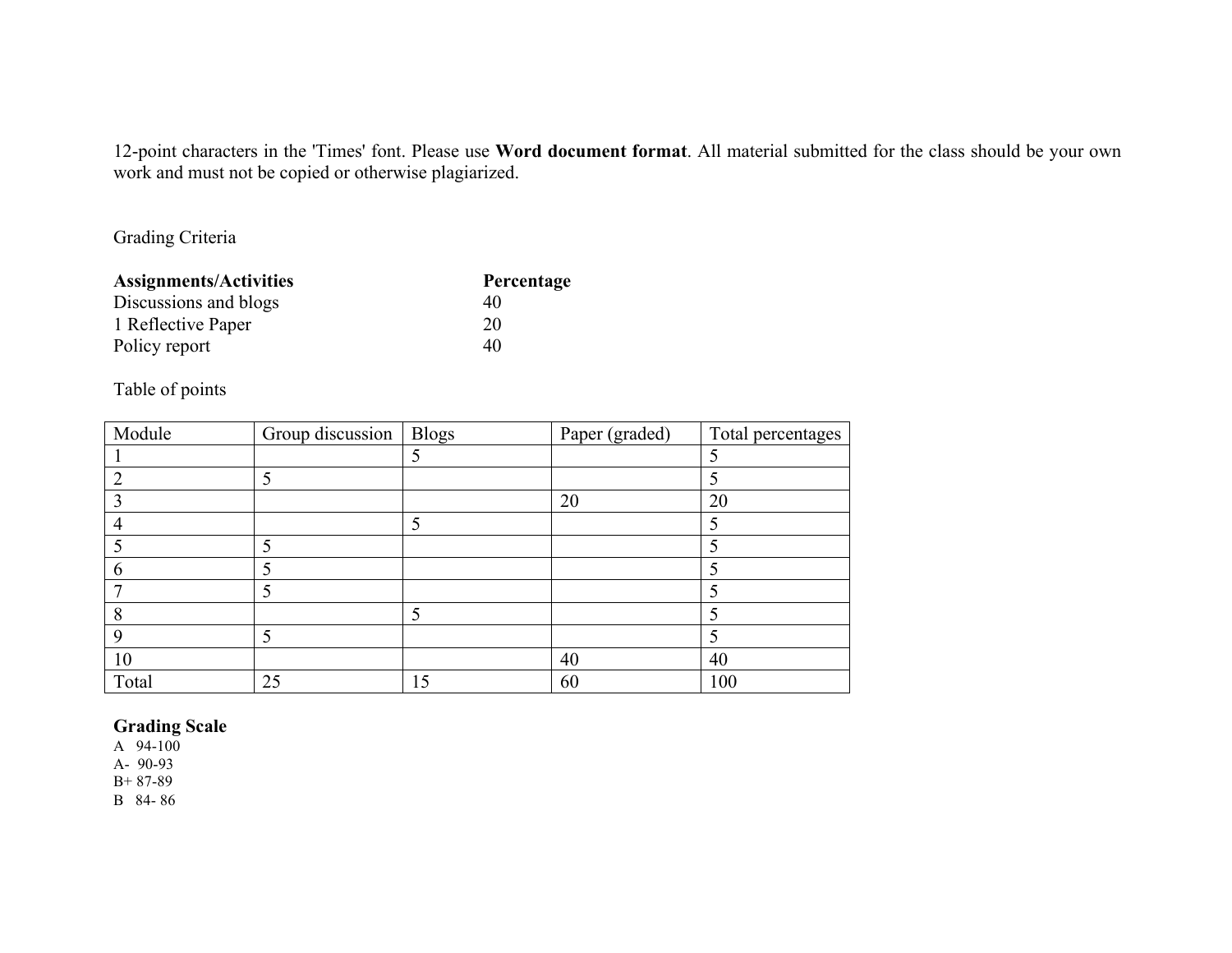B- 80-83  $C+ 77-79$ C 74-76 C- 70-73  $D+67-69$ D 63-66 D- 60-62  $F < 60$ 

#### **Blackboard**

We will use Blackboard 9.1 for the course. Additional guidance on individual assignments and discussion questions will be posted there. Use the Blackboard assignment drop box to submit your work for grading. Please visit our Blackboard site regularly.

#### **Technical Help:**

The first point of contact for any technology related question or problem is Seton Hall University's Technology Service Desk. Contact the Technology Service Desk by phone by calling (973) 275-2222 or via e-mail at servicedesk@shu.edu.

The Technology Service Desk is staffed by IT professionals Monday through Friday from 8 a.m. through 11 p.m. Outside of these hours, the Technology Service Desk phone is answered by an external technology support service that provides phone support for most University applications, including the Blackboard Learning Management System, Microsoft Windows, and the Microsoft Office suite.

For more tips and technical information, go to Seton Hall's Tech Help Community .

#### **Special Library Resources for Online Students**

Seton Hall online students have electronic access to vast information resources of the University Libraries. Students have immediate access to collections of databases, articles, journals, and ebooks from the library homepage. Access to most electronic materials requires the use of a Seton Hall PirateNet ID and password. If the Seton Hall University Library does not include a certain article, the library will obtain a digital copy from another library and email it within 24 to 48 hours of request. Additionally, online instructors post items from the library's collection to the course's Blackboard site.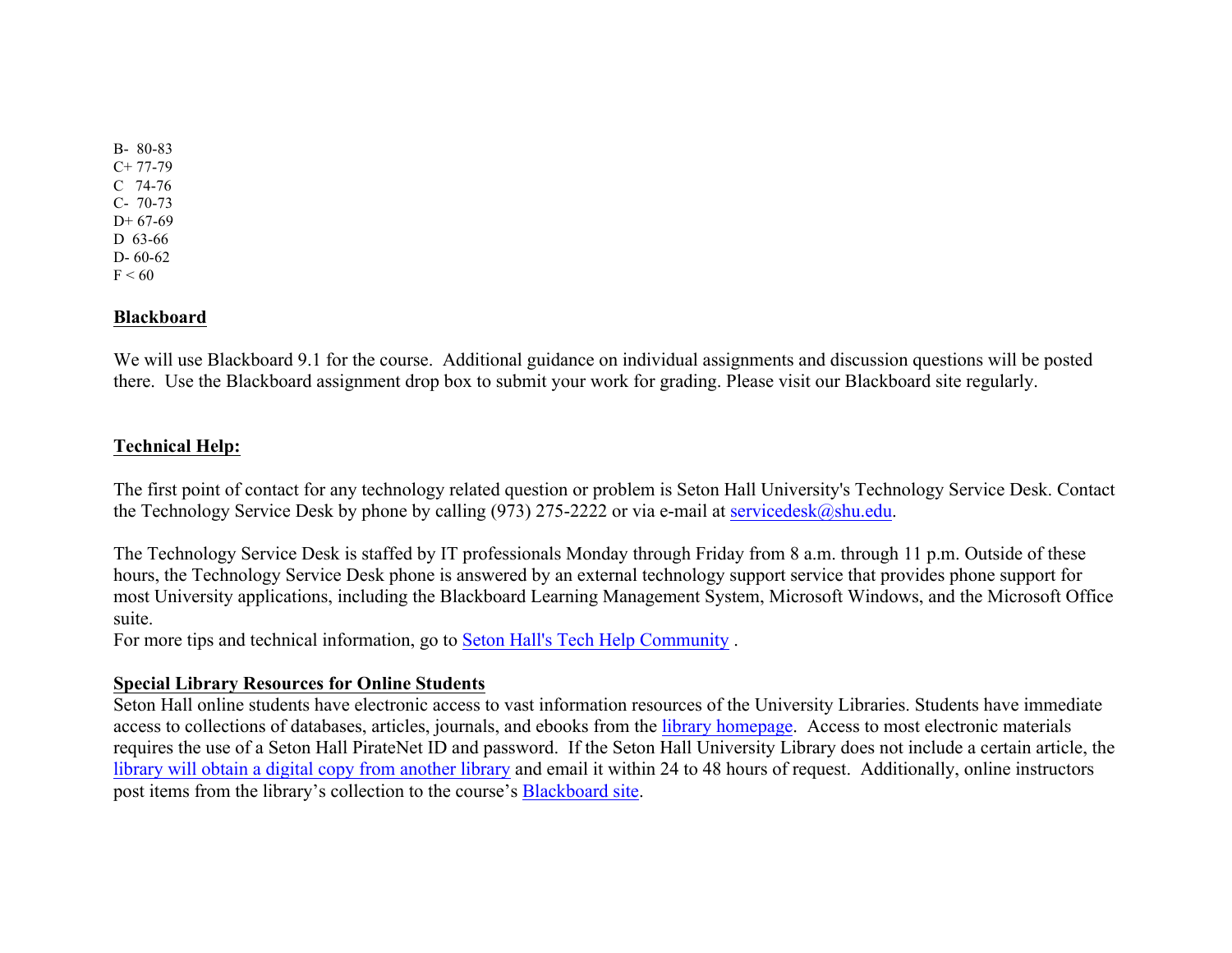Online students and faculty receive personal assistance from our expert library faculty in a number of ways. General queries can be handled by the Reference Desk, at (973-761-9437) or through our Ask a Librarian page. Subject librarians offer in depth assistance via phone by appointment. The library's research guides provide guidance to finding subject-specific electronic materials.

# **Communication, Feedback and Email**

The instructor will respond to student's emails within 48 hours. If instructor is away from email for more than one day, she will post an announcement in the Blackboard course folder.

Before sending an email, please check the following (available on your Blackboard course menu) unless the email is of a personal nature:

- Syllabus
- Frequently Asked Ouestions (FAOs)
- Help forum (Feel free to respond to other students in the Help forum if you know the answer.)
- Blackboard videos on how to use Blackboard features
- Blackboard O&A, and
- Technology Requirements.

Grades and feedback will either be posted to Blackboard (see My Grades) or as a general announcement to all students, within 5 to 7 days for blogs and discussions and within two weeks for papers after the assignment is due. I will post feedback using the announcement feature when the feedback is one that can benefit all students equally.

It is expected that you use your SHU email address; emails from non-SHU accounts will not be returned.

# **Netiquette**

Netiquette refers to the good manners we use when communicating online. For online discussion netiquette: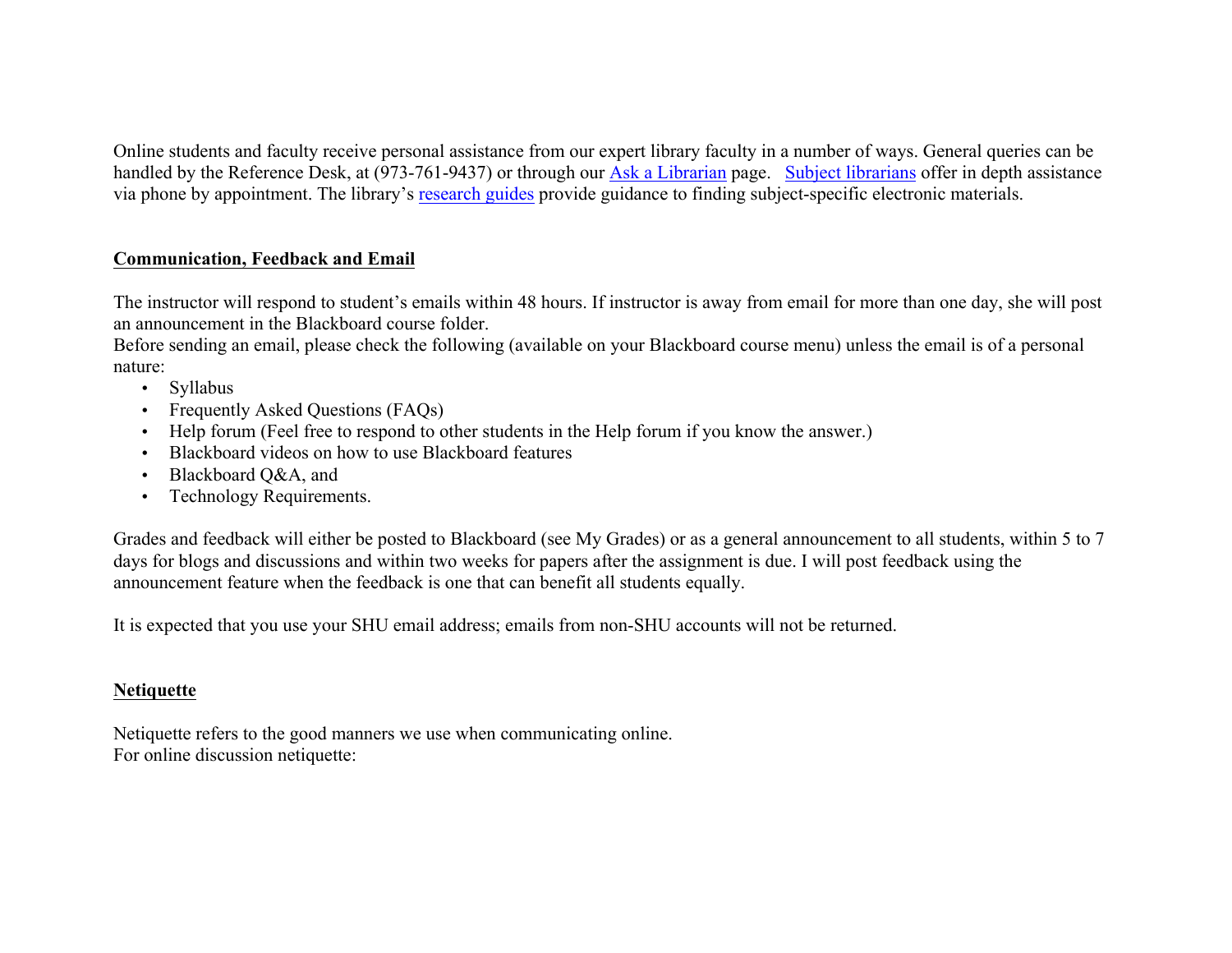- 1. Think of your comments as printed in the newspaper... your online comments will be seen, heard and remembered by others in this class. Before you make an emotional, outrageous, or sarcastic remark on-line, think about whether or not you would care if it was seen in your local newspaper.
- 2. Don't be overcome by your emotions. Take a few breaths and step away from your computer if need be.
- 3. Sign your real name. It is easier to build a classroom community when you know to whom you are responding.
- 4. Avoid self-centered comments. If you have a great idea, great. If you want to contribute to an ongoing discussion, terrific. But, don't just tell others about your problems ("I'm frustrated", "My audio doesn't work today") unless it contributes in some way to the class.
- 5. Avoid negativity. You can disagree. You should disagree. You can challenge ideas and the course content, but avoid becoming negative online. It will impact you negatively, hinder the class discussion, and may give the wrong impression of you to others.
- 6. There is no need to be aggressive online. No flaming, all caps, or !!!!, or ????
- 7. Be polite, understate rather than overstate your point, and use positive language. Using bold, frank, overstated language conveys an emotional aggressiveness that hinders your message.
- 8. Disagree politely. When you disagree politely, you stimulate and encourage great discussion. You also maintain positive relationships with others with whom you may disagree on a certain point.
- 9. Don't disrupt. Online dialogue is like conversation. If there is a dialogue or train of thought going on, join in, add to it, but, if you have something entirely different to bring up, wait or post it in another thread.
- 10. Don't use acronyms that not everyone would understand and know.

# **Academic and Professional Integrity Policy**

Work submitted in the course *must be the product of each individual student*. Contributions of others to the finished work must be appropriately cited and acknowledged. Any work not following these guidelines may be found to be plagiarism. Plagiarism and other forms of academic dishonesty will be reported to the administration, and may result in a lowered or failing grade for the course and up to possible dismissal from the School of Diplomacy. See University and School standards for academic conduct here: <http://www13.shu.edu/offices/student-life/community-standards/upload/Seton-Hall-University-Student-Code-of-Conduct.pdf> <http://www.shu.edu/academics/diplomacy/academic-conduct.cfm>

I strongly encourage you to read a brief piece by Rebecca Moore Howard and Amy Rupiper Taggart from Research Matters, entitled, "Using information and avoiding plagiarism," that is posted on blackboard, under course information, in the section on "Academic and Professional Integrity Policy." This work provides additional guidance on how to avoid plagiarism.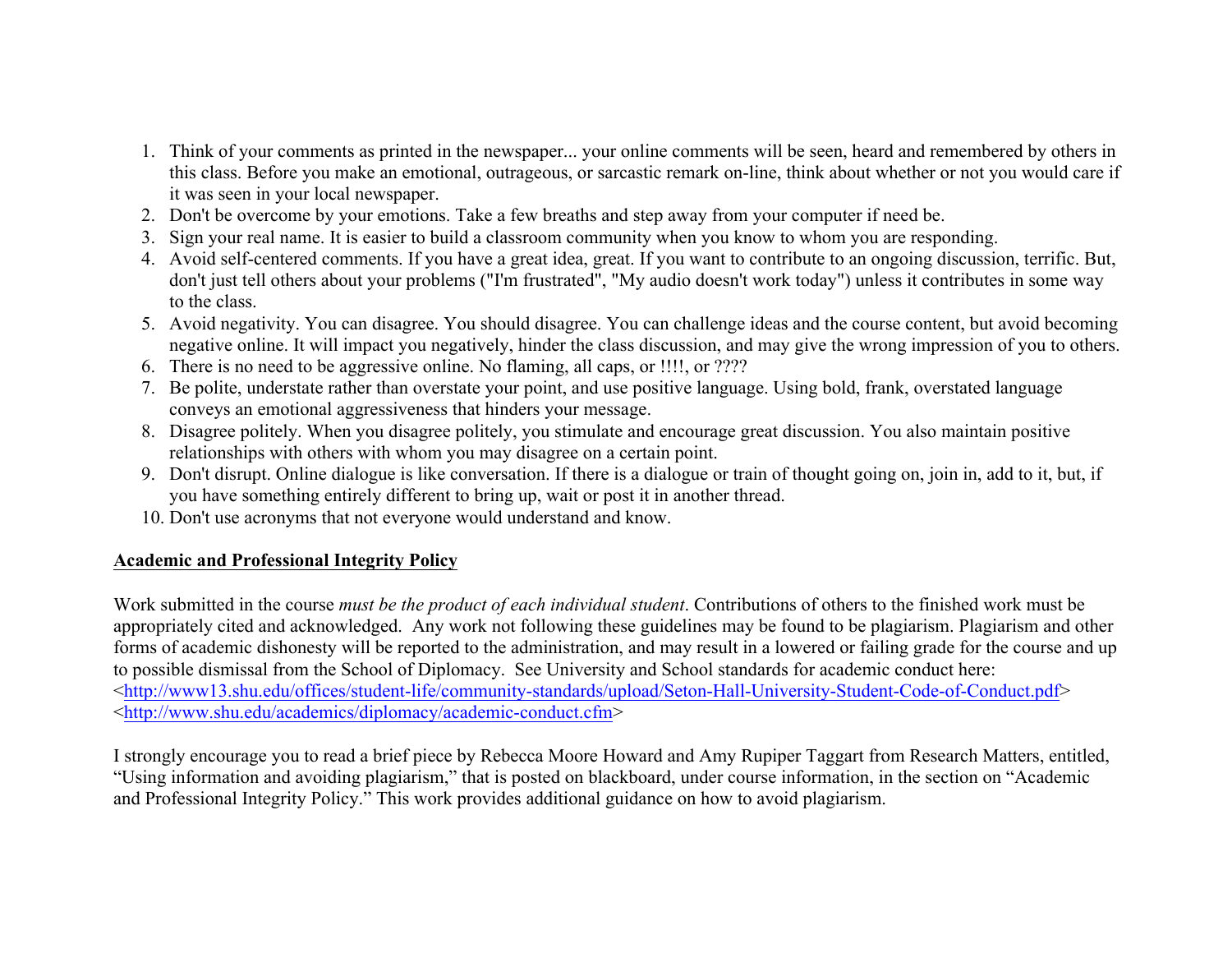In addition, to not plagiarizing, students are expected to show the following:

- 1. **Dependability:** candidates are reliable, timely, and consistent in their presence and preparation for courses at the university as well as their field settings.
- 2. **Respect & Empathy:** candidates are respectful in their address, writing, language, and physical space toward faculty, university staff, school personnel, peers, and students in the field.
- 3. **Open-mindedness:** candidates respect the context and experience of others; developing the skills to use that information in classroom conversation, writing, and lesson planning.
- 4. **Integrity:** candidates submit original work, fully cite all sources associated with the development of their work (including information from the internet), and recognize that the university fully supports the use of anti-plagiarism software in support of academic integrity. Original student work is expected.

## **Statement on Students with Disabilities**

It is the policy and practice of Seton Hall University to promote inclusive learning environments. If you have a documented disability you may be eligible for reasonable accommodations in compliance with University policy, the Americans with Disabilities Act, Section 504 of the Rehabilitation Act, and/or the New Jersey Law against Discrimination. Please note, students are not permitted to negotiate accommodations directly with professors. To request accommodations or assistance, please self-identify with the Office for Disability Support Services (DSS), Duffy Hall, Room 67 at the beginning of the semester.

For more information or to register for services, contact DSS at:

Email: dss@shu.edu Phone: 973-313-6003 Fax: 973-761-9185 Duffy Hall room 67

# Policy on Incompletes:

Incompletes will be given only in exceptional cases for emergencies. Students wishing to request a grade of Incomplete must provide documentation to support the request accompanied by a Course Adjustment Form (available from the Diplomacy Main Office) to the professor *before* the date of the final examination. If the incomplete request is approved, the professor reserves the right to specify the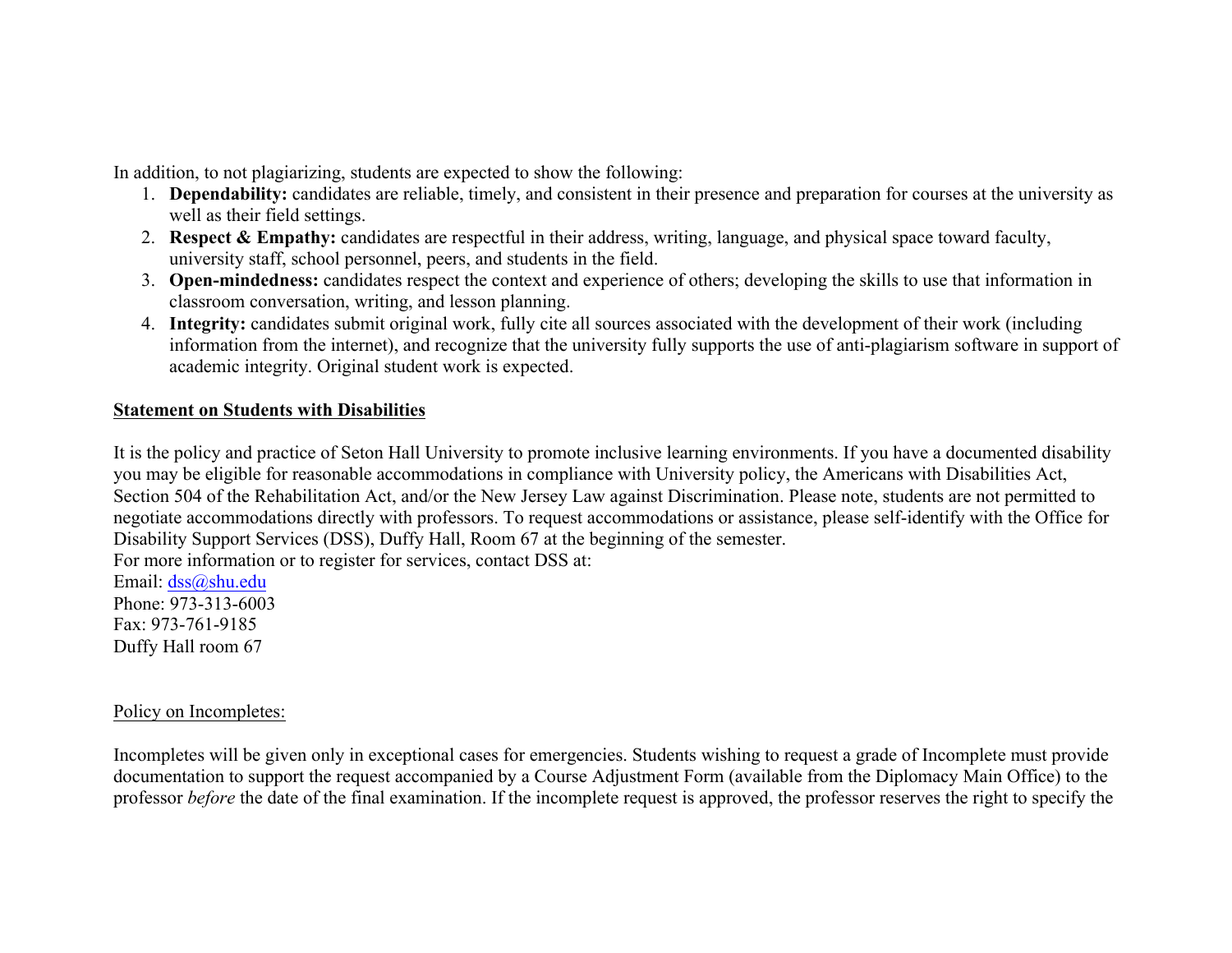new submission date for all missing coursework. Students who fail to submit the missing course work within this time period will receive a failing grade for all missing coursework and a final grade based on all coursework assigned. Any Incomplete not resolved within one calendar year of receiving the Incomplete or by the time of graduation (whichever comes first) automatically becomes an "FI" (which is equivalent to an F). It is the responsibility of the student to make sure they have completed all course requirements within the timeframe allotted. Please be aware that Incompletes on your transcript will impact financial aid and academic standing.

## **CLASS SCHEDULE**:

#### **Week 1**

Subject: During the first week, we will focus on **mutual introductions and acquaint ourselves with the topic of why states fail.** You will be expected to also explore the syllabus, the Blackboard online platform and course requirements.

## **Readings:**

Robert I. Rotberg, ed. 2004. When States Fail: Causes and Consequences. Princeton; Oxford: Princeton University Press (Chs. 1 & 2)

# **Week 2**

Subject: **Institutions of justice and rule of law in post-conflict societies**

#### **Readings:**

Robert I. Rotberg, ed. 2004. When States Fail: Causes and Consequences. Princeton; Oxford: Princeton University Press (Chapter 9)

Minow, Martha. 1998. Between Vengeance and Forgiveness: Facing History after Genocide and Mass Violence. Boston: Beacon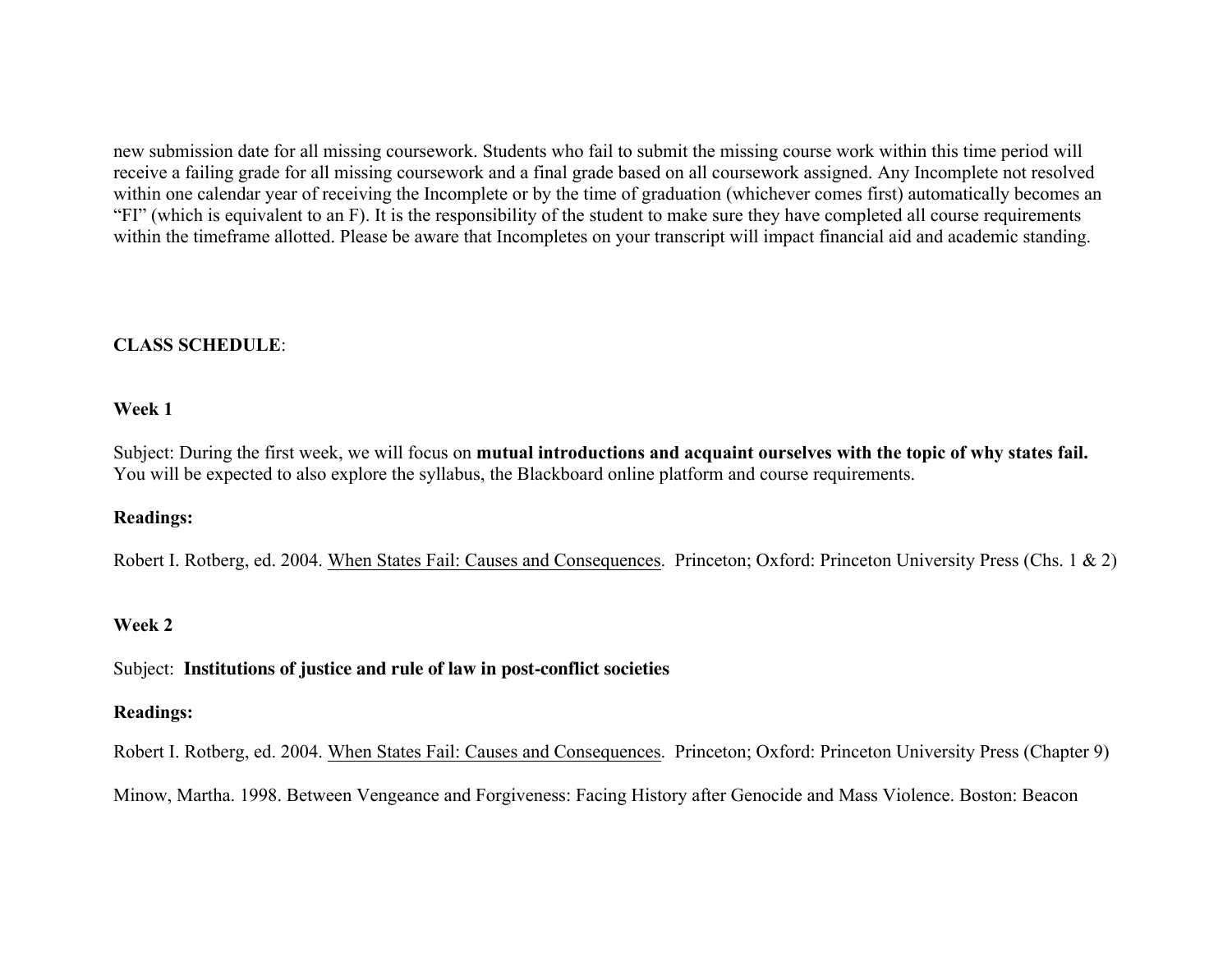Press, 1998 (chapter 6)

Sarkin, Jeremy. 2001. "The Tension Between Justice and Reconciliation in Rwanda: Politics, Human Rights, Due Process and the Role of the Gacaca Courts in Dealing with the Genocide." Journal of African Law 45 (2) (January 1): 143–172.

# **Week 3**

#### Subject: **Economic institutions, poverty and bad governance**

Collier, Paul. 2008. *The Bottom Billion: Why the Poorest Countries Are Failing and What Can Be Done About It*. Oxford: Oxford University Press.

#### **Week 4**

#### Subject: **Challenges to education in post-conflict settings**

#### **Readings:**

Zvi Bekerman and Michalinos Zembylas. 2012. *Teaching Contested Narratives: Identity, Memory and Reconciliation in Peace Education and Beyond*. New York: Cambridge University Press. (Chapter 12)

Christie, Pam. 2009. Peace, Reconciliation and Justice: Delivering the Miracle in Post-apartheid Education in *Peace education in Conflict and Postconflict societies: A Comparative Perspective* (Chapter 5)

Buckland, Peter. 2004. *Reshaping the Future: Education and Post-Conflict Reconstruction*. Washington, D.C: World Bank Publications. (Chapter 3)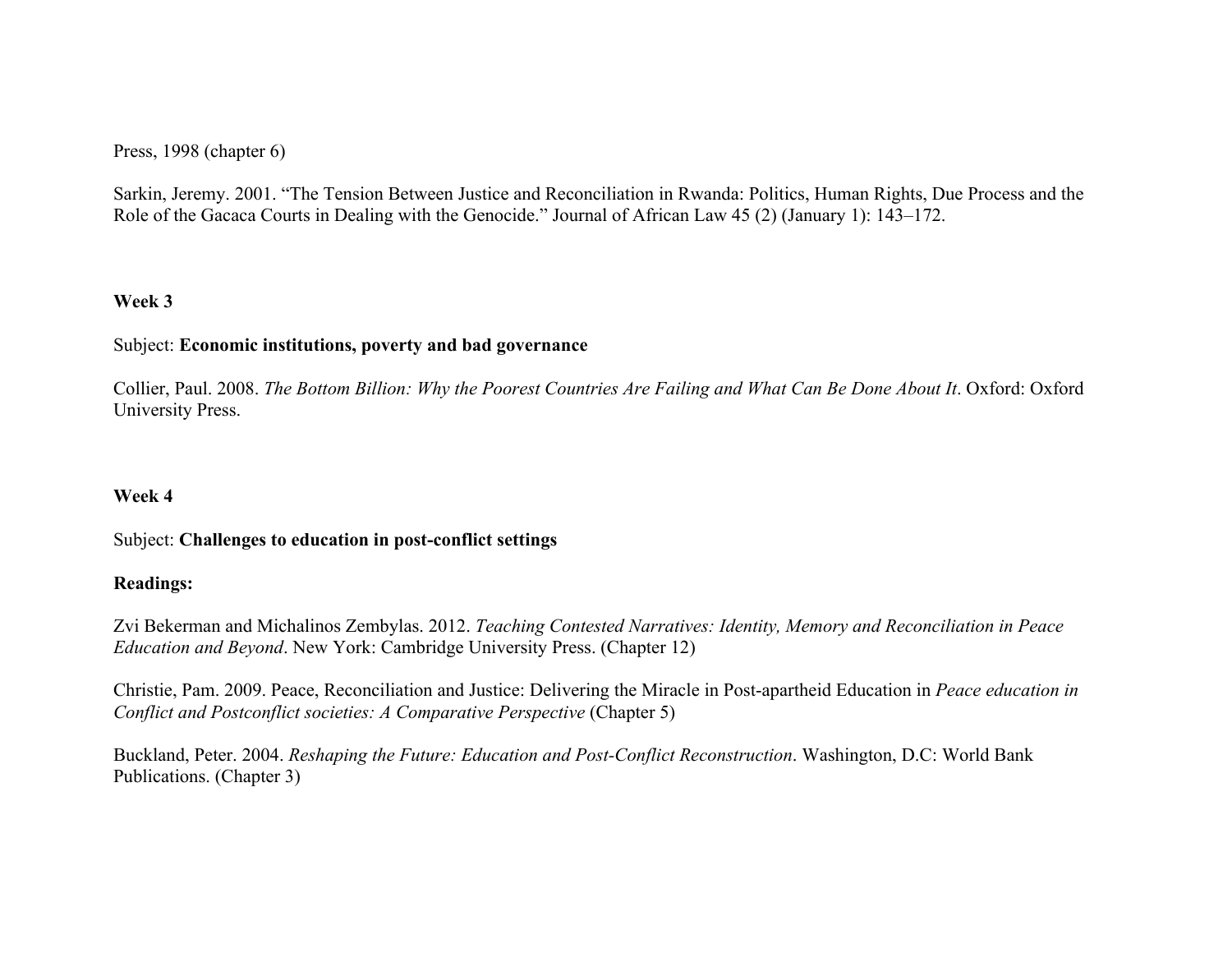# **Week 5**

#### Subject: **International assistance**

## **Readings:**

Castillo, Graciana del, and Edmund S Phelps. 2008. *Rebuilding War-torn States: The Challenge of Post-conflict Economic Reconstruction*. Oxford; New York: Oxford University Press. (Chap. 5 and 6) **Week 6** 

## Subject: **Memory, trauma and forgiveness in post-conflict societies**

# **Readings:**

Marleen Ramsey, Gobodo-Madikizela, Pumla, and Chris Van der Merwe. 2009. *Memory, Narrative and Forgiveness: Perspectives on the Unfinished Journeys of the Past*. Cambridge Scholars Pub. (Chapters 1, 3 4) (Blackboard)

Igreja, Victor. 2013. "Politics of Memory, Decentralisation and Recentralisation in Mozambique." *Journal of Southern African Studies* 39 (2): 313–335. (Blackboard)

Volkan, Vamik D. 2001. "Transgenerational Transmissions and Chosen Traumas: An Aspect of Large-Group Identity." *Group Analysis* 34 (1): 79–97. doi:10.1177/05333160122077730. http://gaq.sagepub.com/content/34/1/79. (Blackboard)

# **Week 7**

Subject: **Case study (Kosovo)**

# **Readings:**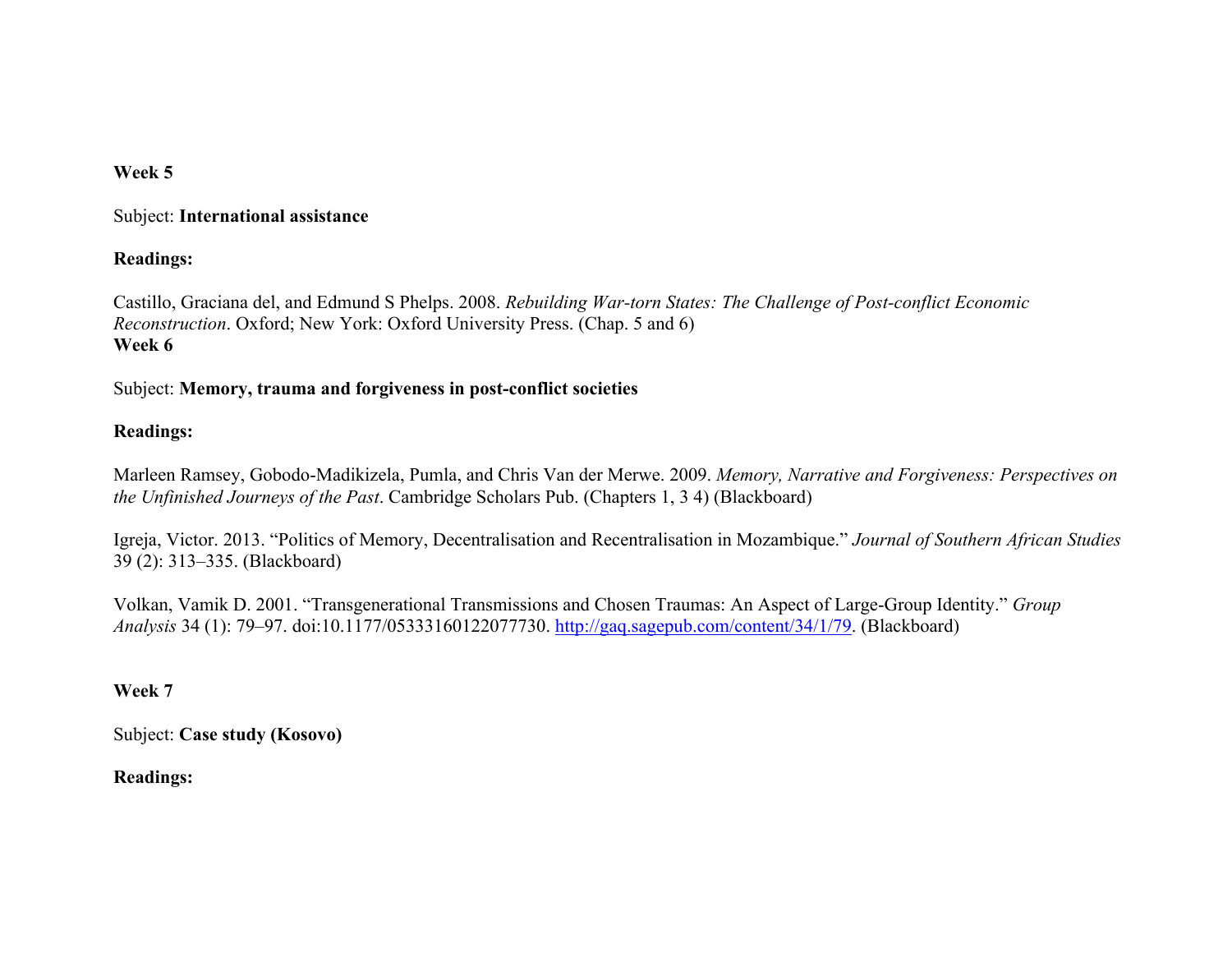Castillo, Graciana del, and Edmund S Phelps. 2008. *Rebuilding War-torn States: The Challenge of Post-conflict Economic Reconstruction*. Oxford; New York: Oxford University Press. (Chapter 8)

Narten, Jens. 2007. "In Need of Self-Reflection: Peacebuilding in Post-War Kosovo from a Systems-Analytical Perspective." *Whitehead J. Dipl. & Int'l Rel.* 8: 121. http://heinonlinebackup.com/hol-cgi-bin/get\_pdf.cgi?handle=hein.journals/whith8&section=13.

# **Week 8**

#### Subject: **Case study (Afghanistan) Readings:**

Castillo, Graciana del, and Edmund S Phelps. 2008. *Rebuilding War-torn States: The Challenge of Post-conflict Economic Reconstruction*. Oxford; New York: Oxford University Press. (Chapter 9)

Suhrke, Astri. 2007. "Reconstruction as Modernisation: The 'post-Conflict'project in Afghanistan." *Third World Quarterly* 28 (7): 1291–1308. http://www.tandfonline.com/doi/abs/10.1080/01436590701547053.

McNerney, Michael J. 2006. "Stabilization and Reconstruction in Afghanistan: Are PRTs a Model or a Muddle?" DTIC Document. http://oai.dtic.mil/oai/oai?verb=getRecord&metadataPrefix=html&identifier=ADA491011.

#### **Week 9**

#### Subject: **Responsibility and ethical issues in post-conflict reconstruction**

#### **Readings:**

Vasquez, John A. 2005. Ethics, Foreign Policy, and Liberal Wars: The Role of Restraint in Moral Decision Making. In *International Studies Perspectives.* Volume 6, Issue 3, pp. 307-315. (Blackboard)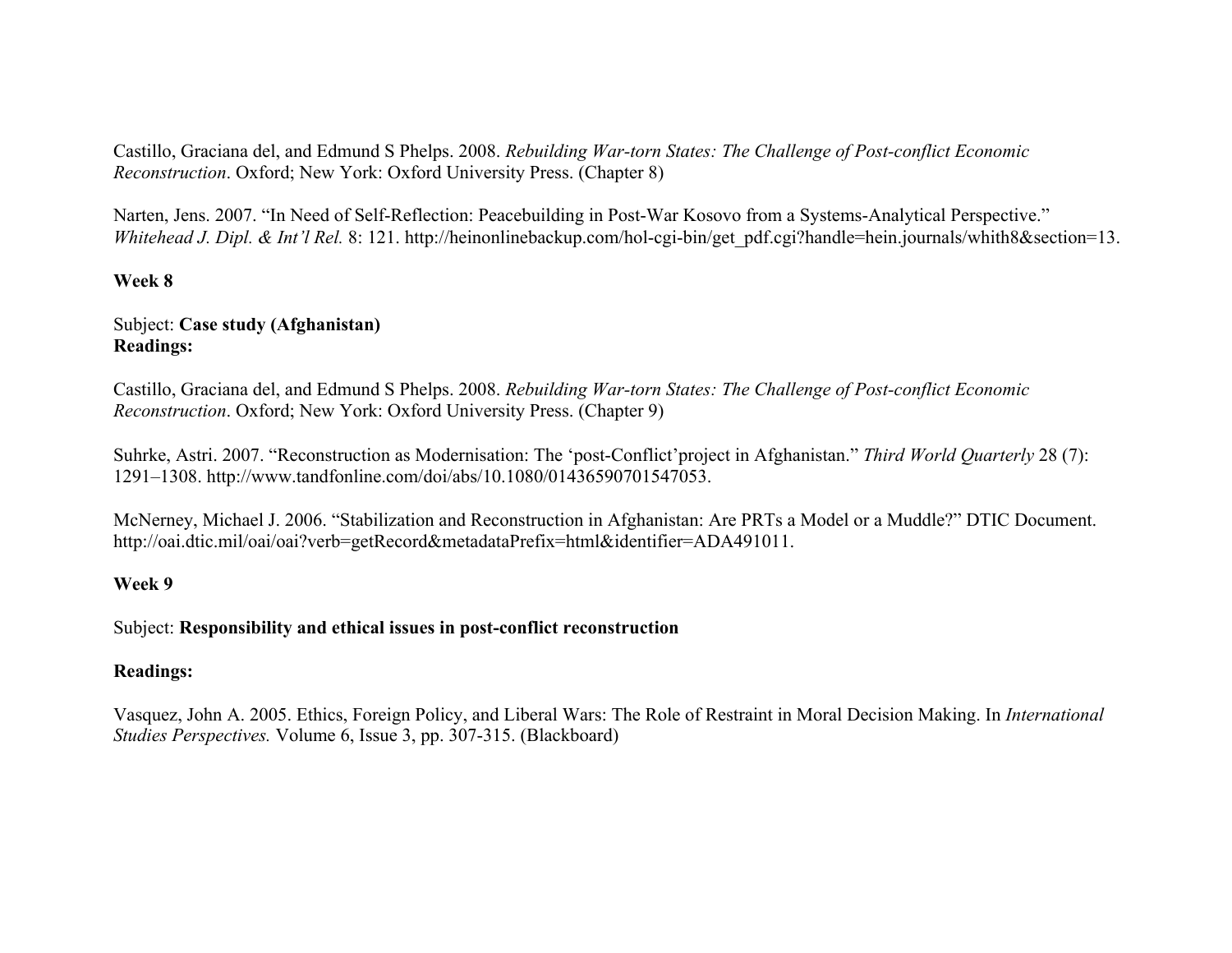Warfield, Wallace. 2002. Is This the Right Thing to Do? A Practical Framework for Ethical Decisions, Chapter 19, pp. 213-223. In *A Handbook of International Peacebuilding: Into the Eye of the Storm. Lederach, John Paul, and Janice Moomaw Jenner, eds. San* Francisco: Jossey-Bass Publishers. (Blackboard)

Fallows, James. 2014. William R. Polk on American Grand Strategy for Iraq, Syria,

and the Region. *The Atlantic*. http://www.theatlantic.com/international/archive/2014/06/william-r-polk-on-grand-strategy-iraq-andsyria/373221/

# **Week 10**

Policy report due on 12/13/2015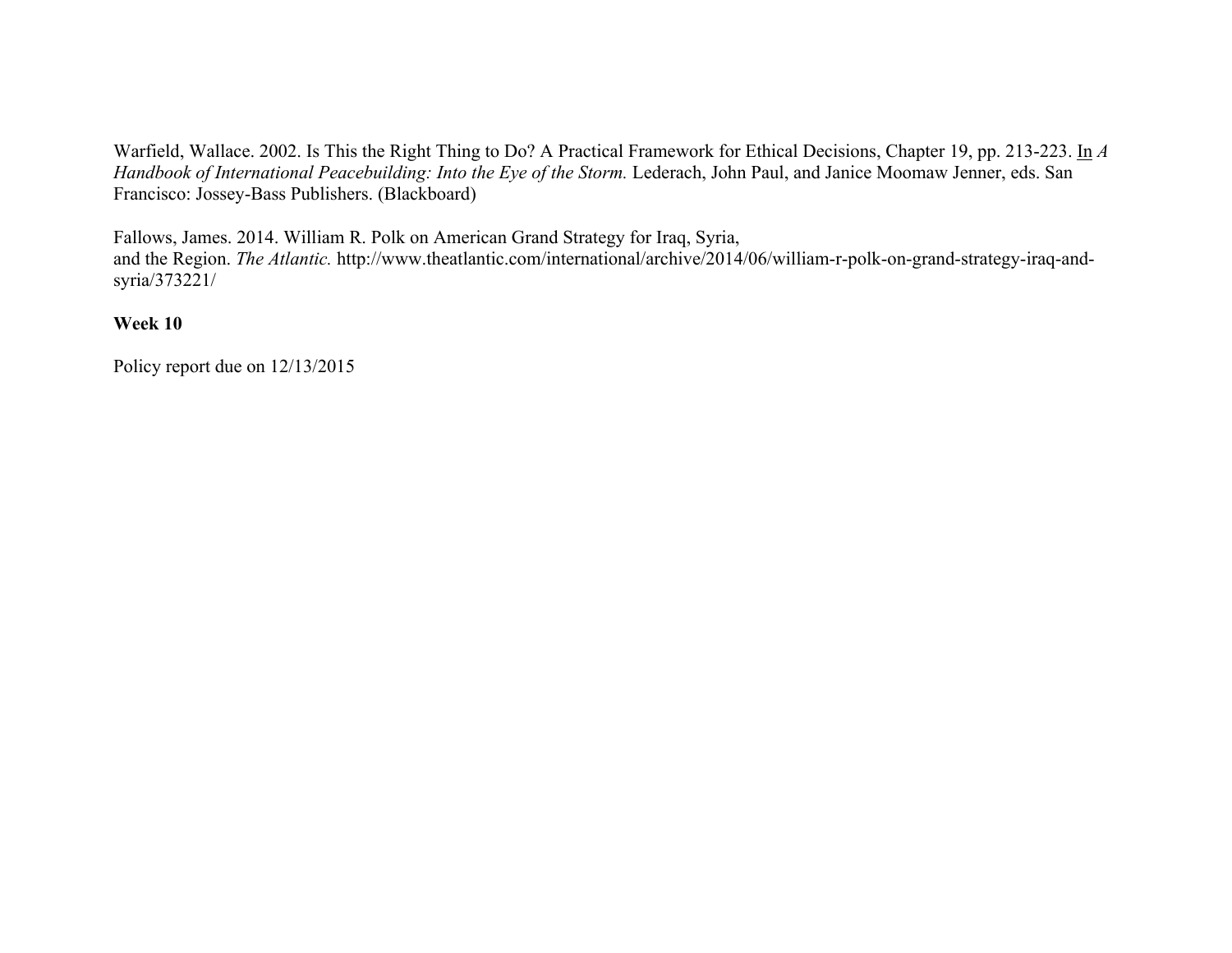#### DETAILED CLASS SCHEDULE

| Weeks           | <b>Reading and Video Content</b>   | <b>Activities</b>                                                                                         | <b>Paper Assignments</b> |
|-----------------|------------------------------------|-----------------------------------------------------------------------------------------------------------|--------------------------|
|                 |                                    |                                                                                                           |                          |
| Week 1:         | Readings:                          | TOPIC: During the first week, we will focus on mutual                                                     |                          |
| Introduction    |                                    | introductions and acquaint ourselves with the topic of why states                                         |                          |
| to institutions | Syllabus                           | fail. You will be expected to also explore the syllabus,                                                  |                          |
| of              |                                    | Blackboard online platform and course requirements.                                                       |                          |
| postconflict-   | Robert I. Rotberg, ed. 2004. When  |                                                                                                           |                          |
| governance      | States Fail: Causes and            |                                                                                                           |                          |
|                 | Consequences. Princeton; Oxford:   | 1.1. Introductions Blog - Points: 2                                                                       |                          |
| Date:           | Princeton University Press (Chs. 1 |                                                                                                           |                          |
|                 | & 2)                               | Instructions: Post a blog entry to introduce yourself to the                                              |                          |
| Mon. $9/11 -$   |                                    | instructor and the other students in the course. You are encouraged                                       |                          |
| Sun., 9/17      |                                    | to comment on the introductions of your student colleagues.                                               |                          |
|                 | Mini-lecture                       |                                                                                                           |                          |
| Learning        |                                    | Include answers to the following questions                                                                |                          |
| outcome         |                                    | Where do you call home?<br>1.                                                                             |                          |
| 1, 2            |                                    | What name do you go by in this school?<br>2.                                                              |                          |
|                 |                                    | What experiences do you have with the topic of this class?<br>3.                                          |                          |
|                 |                                    | What do you expect to learn in this course?<br>4.                                                         |                          |
|                 |                                    | What are your outside interests?<br>5.                                                                    |                          |
|                 |                                    | Have you ever taken an online course before? If so, what<br>6.                                            |                          |
|                 |                                    | tips do you have for other students?                                                                      |                          |
|                 |                                    | The introduction should be between 100 and 150 words.                                                     |                          |
|                 |                                    | Deadline: 9/15/2017                                                                                       |                          |
|                 |                                    |                                                                                                           |                          |
|                 |                                    | 1.2. Blog entry on Why is post-conflict reconstruction and<br>institution building important? - Points: 3 |                          |
|                 |                                    | Learning Objective                                                                                        |                          |
|                 |                                    | By the completion of this activity, you will be able to apply and use                                     |                          |
|                 |                                    | various concepts pertaining to the role of post-conflict                                                  |                          |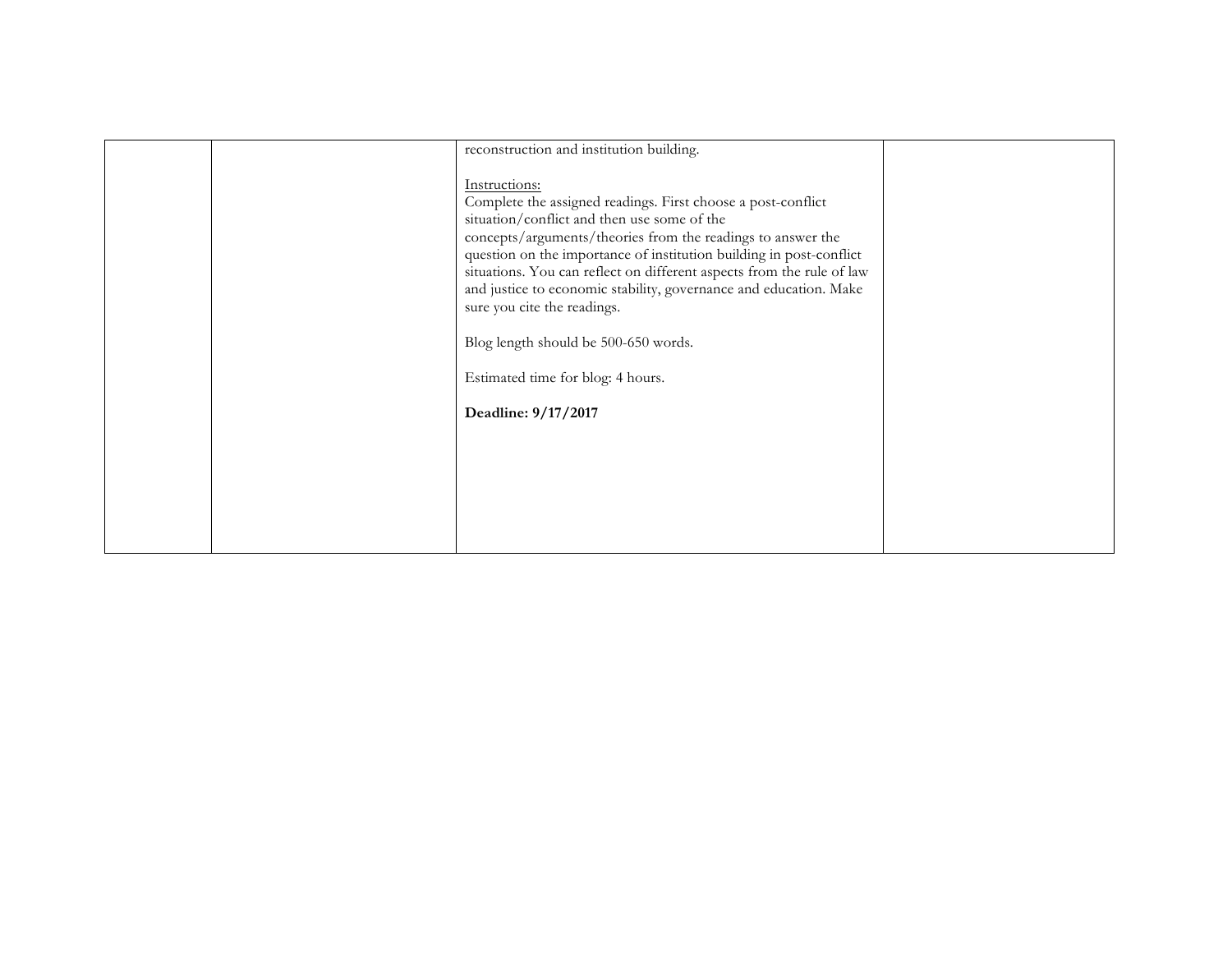| Week 2:        | Readings:                                        | <b>TOPIC:</b> During week 2, we will focus on the institutions of   |  |
|----------------|--------------------------------------------------|---------------------------------------------------------------------|--|
| Institutions   |                                                  | justice and rule of law in post-conflict societies. We will         |  |
| of justice and | Robert I. Rotberg, ed. 2004. When                | learn about different aspects of justice and its                    |  |
| rule of law in | States Fail: Causes and Consequences.            | importance for functioning and stability of the state.              |  |
| post-conflict  | Princeton; Oxford: Princeton                     |                                                                     |  |
| societies      | University Press (Chapter 9)                     | 2. Group Discussion on justice in post-conflict societies           |  |
|                |                                                  | Learning Objective                                                  |  |
| Mon., $9/18 -$ | Readings: Minow, Martha. 1998.                   | By the completion of this activity, you will be able to analyze how |  |
| Sun., 9/24     | Between Vengeance and Forgiveness:               | justice institutions contribute to the functioning of post-conflict |  |
|                | Facing History after Genocide and                | states through discussion and case studies' analysis.               |  |
| Learning       | Mass Violence. Boston: Beacon Press,             |                                                                     |  |
| Outcomes: 1,   | 1998 (chapter 6) (Blackboard)                    | Instructions: Using concepts and insights from the readings and     |  |
| 3              |                                                  | documentary, submit to the discussion board an entry responding     |  |
|                | Sarkin, Jeremy. 2001. "The Tension               | to the following problem: In Facing History the author quotes       |  |
|                | Between Justice and Reconciliation in            | journalist Tina Rosenberg who says "nations, like individuals,      |  |
|                | Rwanda: Politics, Human Rights, Due              | need to face up to and understand traumatic past events before      |  |
|                | Process and the Role of the Gacaca               | they can put them aside and move on to normal life." Is this        |  |
|                | Courts in Dealing with the Genocide."            | really true when we consider situations such as Spain that moved    |  |
|                | Journal of African Law 45 (2) (January           | out of an extended period of conflict under the Franco regime       |  |
|                | 1): 143-172. (Blackboard)                        | without addressing what had happened through justice                |  |
|                |                                                  | institutions, and yet has progressed and remained stable since that |  |
|                | Mini-lecture                                     | time? Should justice approaches be different for the cases of       |  |
|                |                                                  | post-Franco Spain and the post-genocide Rwanda?                     |  |
|                | Video: Gacaca - The Heart of the                 |                                                                     |  |
|                | Matter                                           | Submit 1 initial entry of 250-350 words and at least 1 reply to     |  |
|                | http://www.youtube.com/watch?v<br>$=5PkIZ814nS8$ | your colleagues entries of 100-150 words                            |  |
|                |                                                  | Refer to the "Rubric for Excellent Class Discussions," for          |  |
|                |                                                  | grading criteria.                                                   |  |
|                |                                                  | Estimated time for discussion: 5 hours.                             |  |
|                |                                                  |                                                                     |  |
|                |                                                  | Deadline: 9/22/2017 (post discussion initial entry)                 |  |
|                |                                                  | Deadline: 9/24/2017 (submit at least 1 reply to others' initial     |  |
|                |                                                  | entries)                                                            |  |
|                |                                                  |                                                                     |  |
|                |                                                  | Points: 5                                                           |  |
|                |                                                  |                                                                     |  |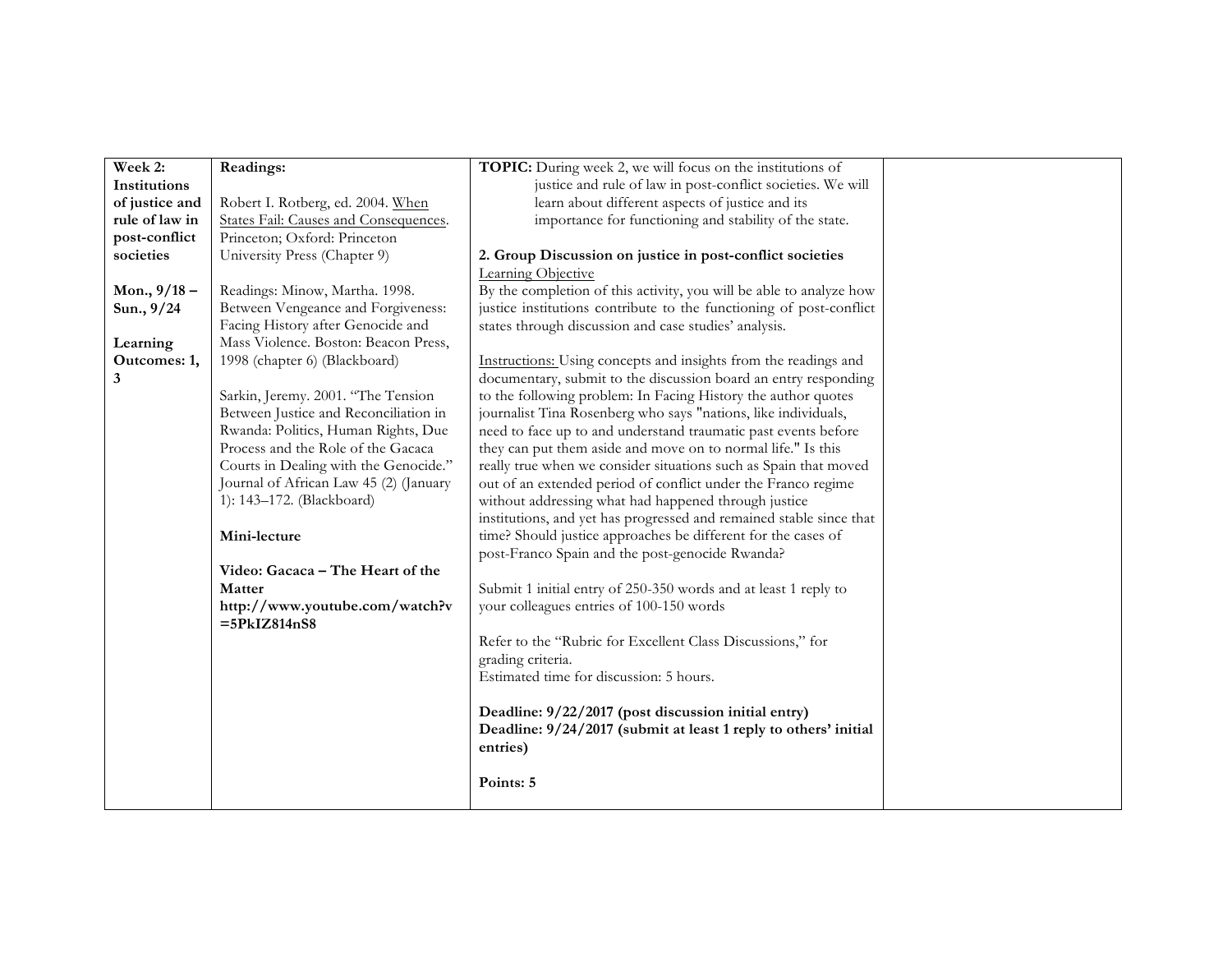| Weeks          | <b>Reading and Video Content</b>          | <b>Activities</b>                                            | <b>Paper Assignments</b>                                                           |
|----------------|-------------------------------------------|--------------------------------------------------------------|------------------------------------------------------------------------------------|
| Week 3:        | Readings:                                 | TOPIC: During this week, we will focus on how                | <b>Reflective Paper</b>                                                            |
|                |                                           | economic institutions contribute to the stability of post-   | Points: 20                                                                         |
| Economic       | Readings: Collier, Paul. 2008. The Bottom | conflict states. We will also tackle lessons from the        | Deadline: Sun., 10/1/2017                                                          |
| institutions,  | Billion: Why the Poorest Countries Are    | Bottom Billion countries on how bad economic practices       | Learning Objective                                                                 |
| poverty and    | Failing and What Can Be Done About It.    | and bad governance lead to poverty and conflict.             | By the completion of this activity, you                                            |
| bad            | Oxford: Oxford University Press.          |                                                              | will be able to critically analyze the                                             |
| governance     |                                           | 3. To think about during the reading: What strategies would  | economic practices, challenges and                                                 |
|                | Collier video:                            | you propose to assist the Bottom Billion states out of their | strategies in post-conflict societies.                                             |
| Mon., $9/25 -$ | https://www.youtube.com/watch?v=T         | poverty and conflict traps and why? Explain your choice of   | Instructions: Complete the reading of                                              |
| Sun., 10/1     | vW4yugCPZo                                | strategy.                                                    | the book. Write a seven page paper in                                              |
|                |                                           |                                                              | which you should analytically reflect on                                           |
| Learning       |                                           |                                                              | the book The Bottom Billion: Why the<br>Poorest Countries Are Failing and What Can |
| Outcomes: 1,   |                                           |                                                              | Be Done About It, discussing the strengths                                         |
| 3              |                                           |                                                              | and the weaknesses of the arguments                                                |
|                |                                           |                                                              | presented in the book as well as your                                              |
|                |                                           |                                                              | views on subject matter. In your                                                   |
|                |                                           |                                                              | discussion, reflect on the concepts raised                                         |
|                |                                           |                                                              | in the readings - what strategies does                                             |
|                |                                           |                                                              | Collier propose to assist the Bottom                                               |
|                |                                           |                                                              | Billion states out of their poverty and                                            |
|                |                                           |                                                              | why? Why do you think some would be                                                |
|                |                                           |                                                              | successful while others not? Apply other                                           |
|                |                                           |                                                              | readings from the class to support your                                            |
|                |                                           |                                                              | arguments and feel free to use your own                                            |
|                |                                           |                                                              | examples and ideas to support your                                                 |
|                |                                           |                                                              | arguments. Make sure you use double-                                               |
|                |                                           |                                                              | space, font 12, Times New Roman font,                                              |
|                |                                           |                                                              | 1'-margin, Chicago Manual reference                                                |
|                |                                           |                                                              | style and add bibliography at the end of                                           |
|                |                                           |                                                              | paper. Do not describe. Try to be                                                  |
|                |                                           |                                                              | original and analytical in your<br>argumentation.                                  |
|                |                                           |                                                              |                                                                                    |
|                |                                           |                                                              |                                                                                    |
|                |                                           |                                                              |                                                                                    |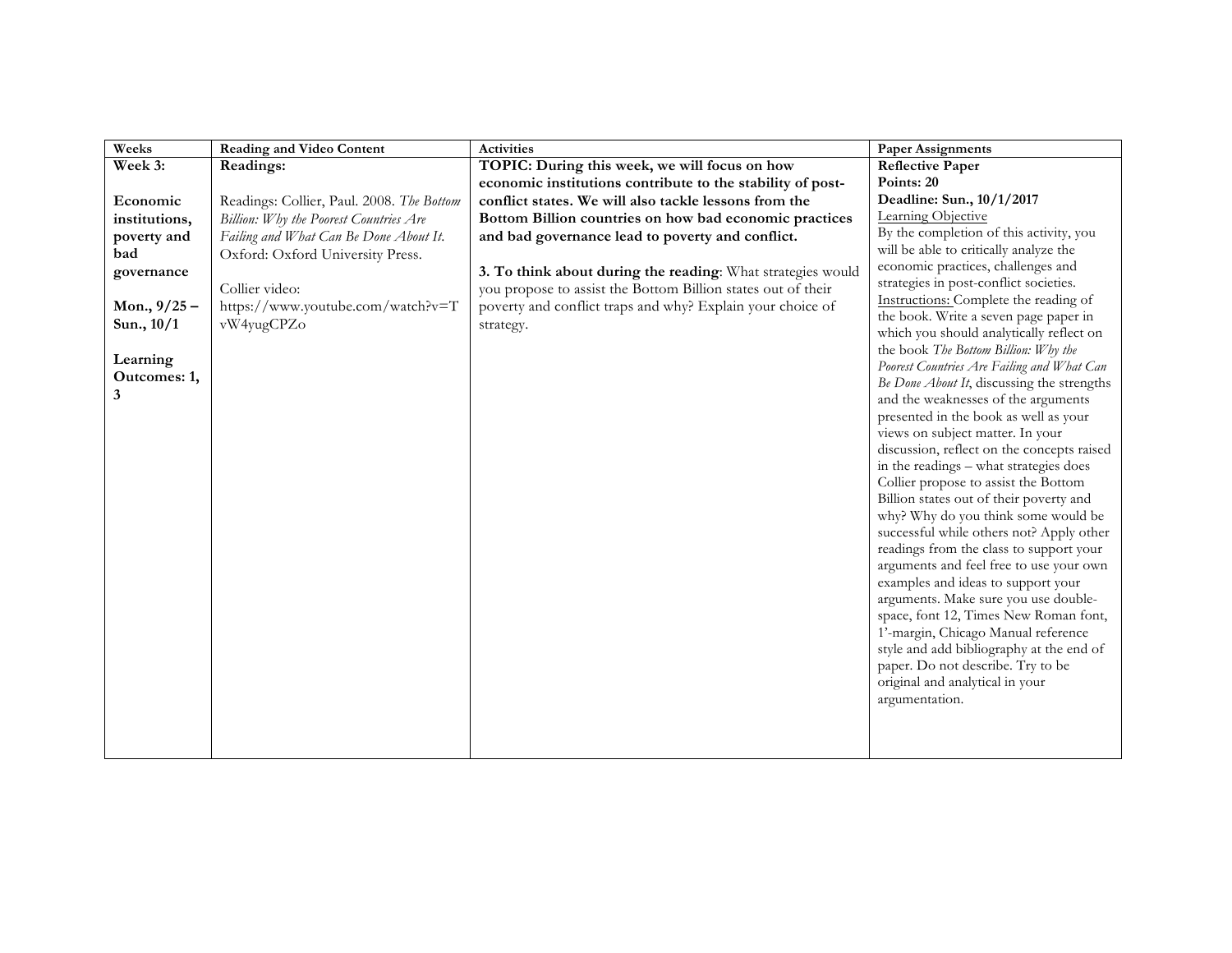| Week 4:      |                                                 | TOPIC: This week' topics are challenges to education in            |  |
|--------------|-------------------------------------------------|--------------------------------------------------------------------|--|
|              | Readings:                                       | post-conflict settings.                                            |  |
| Challenges   | Buckland, Peter. 2004. Reshaping the            |                                                                    |  |
| to education | Future: Education and Post-Conflict             | 4. Blog on the role of educational institutions in post-           |  |
| in post-     | Reconstruction. Washington, D.C: World          | conflict situations                                                |  |
| conflict     | Bank Publications. (Chapter 3)                  |                                                                    |  |
| settings     |                                                 | Learning Objective                                                 |  |
|              | Zvi Bekerman and Michalinos                     | By the completion of this activity, you will be able to critically |  |
|              | Zembylas. 2012. Teaching Contested              | assess key strategies and policies pertaining to education in      |  |
| Mon., 10/2   | Narratives: Identity, Memory and                | post-conflict situations and apply them on the case study          |  |
| Sun., 10/8   | Reconciliation in Peace Education and           |                                                                    |  |
|              | Beyond. New York: Cambridge                     | Instructions: Pick a post-conflict situation and reflect on how    |  |
| Learning     | University Press. (Chapter 12)                  | educational institutions can facilitate or obstruct post-conflict  |  |
| Outcomes: 2, |                                                 | reconstruction. Provide evidence for your claims. Please use       |  |
| 3            | Christie, Pam. 2009. Peace,                     | concepts and insights from the readings and make sure you cite     |  |
|              | Reconciliation and Justice: Delivering          | them.                                                              |  |
|              | the Miracle in Post-apartheid Education         |                                                                    |  |
|              | in Peace education in Conflict and Postconflict | Blog length should be 500-650 words.                               |  |
|              | societies: A Comparative Perspective            | Refer to the "Rubric for Excellent Blog Posts" for grading         |  |
|              | (Chapter 5)                                     | criteria.                                                          |  |
|              |                                                 |                                                                    |  |
|              | Mini-lecture                                    | Estimated time for blog: 2 hours.                                  |  |
|              |                                                 |                                                                    |  |
|              |                                                 | Points: 5                                                          |  |
|              |                                                 | Deadline: 10/8/2017                                                |  |
|              |                                                 |                                                                    |  |
|              |                                                 |                                                                    |  |
|              |                                                 |                                                                    |  |
|              |                                                 |                                                                    |  |
|              |                                                 |                                                                    |  |
|              |                                                 |                                                                    |  |
|              |                                                 |                                                                    |  |
|              |                                                 |                                                                    |  |
|              |                                                 |                                                                    |  |
|              |                                                 |                                                                    |  |
|              |                                                 |                                                                    |  |
|              |                                                 |                                                                    |  |
|              |                                                 |                                                                    |  |
|              |                                                 |                                                                    |  |
|              |                                                 |                                                                    |  |
|              |                                                 |                                                                    |  |
|              |                                                 |                                                                    |  |
|              |                                                 |                                                                    |  |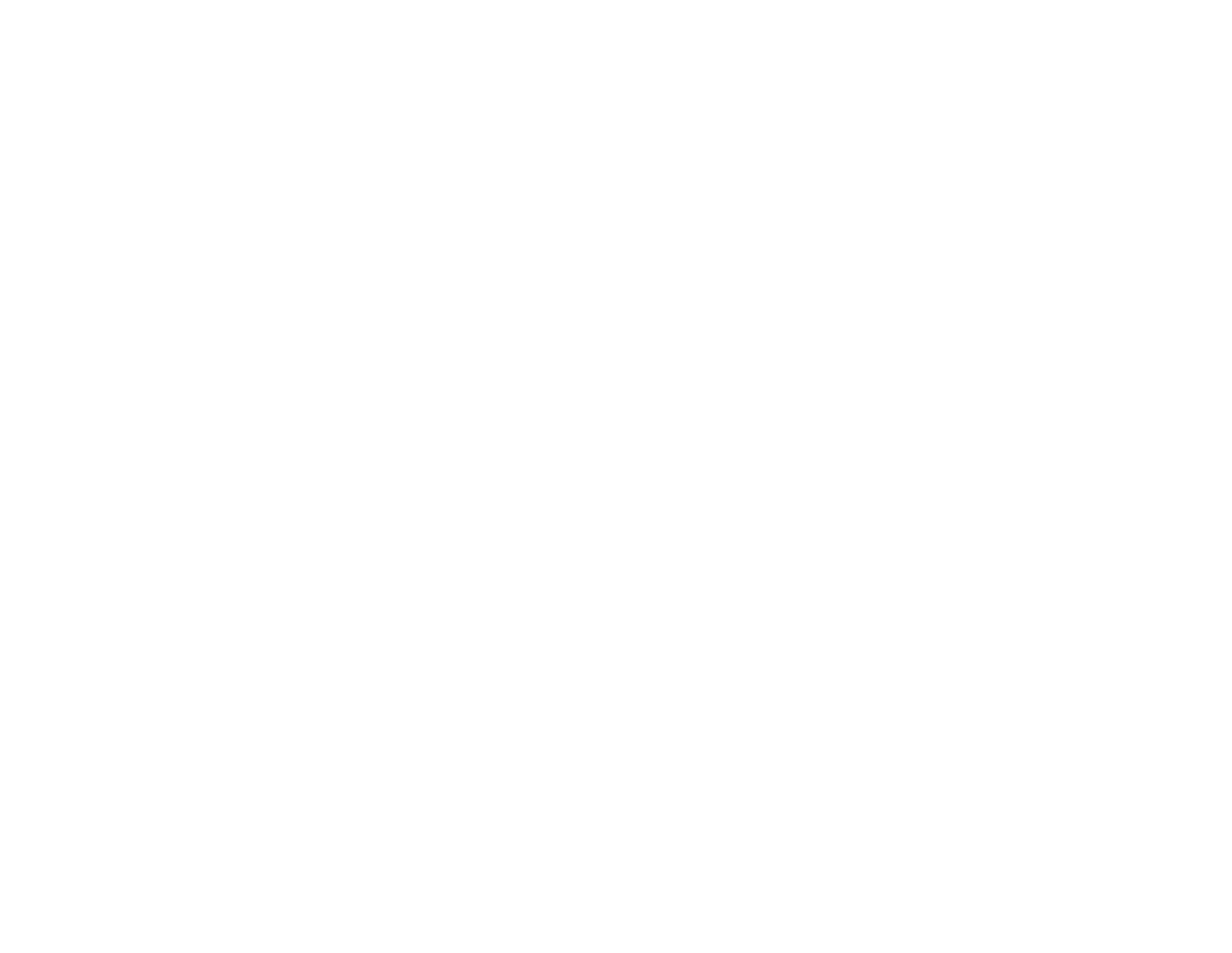| Week 5:                     | Readings:                                                   | TOPIC: This week we will examine international                                                                      |
|-----------------------------|-------------------------------------------------------------|---------------------------------------------------------------------------------------------------------------------|
|                             |                                                             | assistance and how it influences the dynamics of post-                                                              |
| International               | Readings: Castillo, Graciana del, and                       | conflict reconstruction.                                                                                            |
| assistance                  | Edmund S Phelps. 2008. Rebuilding War-                      |                                                                                                                     |
|                             | torn States: The Challenge of Post-conflict                 | 5. Final Paper Discussion                                                                                           |
|                             | Economic Reconstruction. Oxford; New                        |                                                                                                                     |
| Date: Mon                   | York: Oxford University Press. (Chap.                       | Instructions:                                                                                                       |
| 10/9- Sun 10/15             | 5 and 6)                                                    | Prepare a one-paragraph summary of your final paper and                                                             |
|                             | Mini-lecture                                                | submit it as a discussion entry (150-200 words). Also prepare                                                       |
| Learning<br>Outcomes: 1, 2, |                                                             | an outline with the main headings of your paper.                                                                    |
| 3                           |                                                             | State your opinion and give feedback (in 100-150 words) on at                                                       |
|                             |                                                             | least 1 other summary.                                                                                              |
|                             |                                                             | If you see that two other students have already commented on                                                        |
|                             |                                                             | someone's outline then comment on another student's post. I                                                         |
|                             |                                                             | would like to make sure that all students receive feedback from                                                     |
|                             |                                                             | their peers.                                                                                                        |
|                             |                                                             |                                                                                                                     |
|                             |                                                             | Refer to the "Rubric for Excellent Discussion Posts" for                                                            |
|                             |                                                             | grading criteria.                                                                                                   |
|                             |                                                             | Deadline: 10/13/2017 (post discussion initial entry)                                                                |
|                             |                                                             | Deadline: 10/15/2017 (submit at least 1 reply to others'                                                            |
|                             |                                                             | initial entries)                                                                                                    |
|                             |                                                             | Points: 5                                                                                                           |
|                             |                                                             |                                                                                                                     |
|                             |                                                             | 5.1 To think about during the reading: Is international                                                             |
|                             |                                                             | assistance doing more harm than good in African States? Why                                                         |
|                             |                                                             | do you think so?                                                                                                    |
| Week 6:                     | Readings:                                                   | TOPIC: We will focus on institutional responses and                                                                 |
|                             | Marleen Ramsey, Gobodo-Madikizela,                          | dynamics of memory, trauma and forgiveness in post<br>conflict societies.                                           |
| Memory,<br>trauma and       | Pumla, and Chris Van der Merwe. 2009.                       |                                                                                                                     |
| forgiveness                 | Memory, Narrative and Forgiveness:                          | 6. Group Discussion on documentary Beyond Right and                                                                 |
|                             | Perspectives on the Unfinished Journeys of the              | Wrong                                                                                                               |
| Mon., $10/16$ –             | Past. Cambridge Scholars Pub.                               |                                                                                                                     |
| Sun., 10/22                 | (Chapters 1, 34)                                            | Learning Objective                                                                                                  |
|                             |                                                             | By the completion of this activity, you will be able to assess the                                                  |
|                             | Igreja, Victor. 2013. "Politics of                          | dynamics and institutional responses of memory, trauma and                                                          |
| Learning                    | Memory, Decentralisation and                                | forgiveness in post conflict societies                                                                              |
| Outcomes: 1, 3              | Recentralisation in Mozambique."                            |                                                                                                                     |
|                             | Journal of Southern African Studies 39 (2):<br>$313 - 335.$ | Instructions: Using concepts and insights from the readings,                                                        |
|                             |                                                             | submit to the discussion board an entry responding to the<br>documentary and answering the following: How do memory |
|                             |                                                             |                                                                                                                     |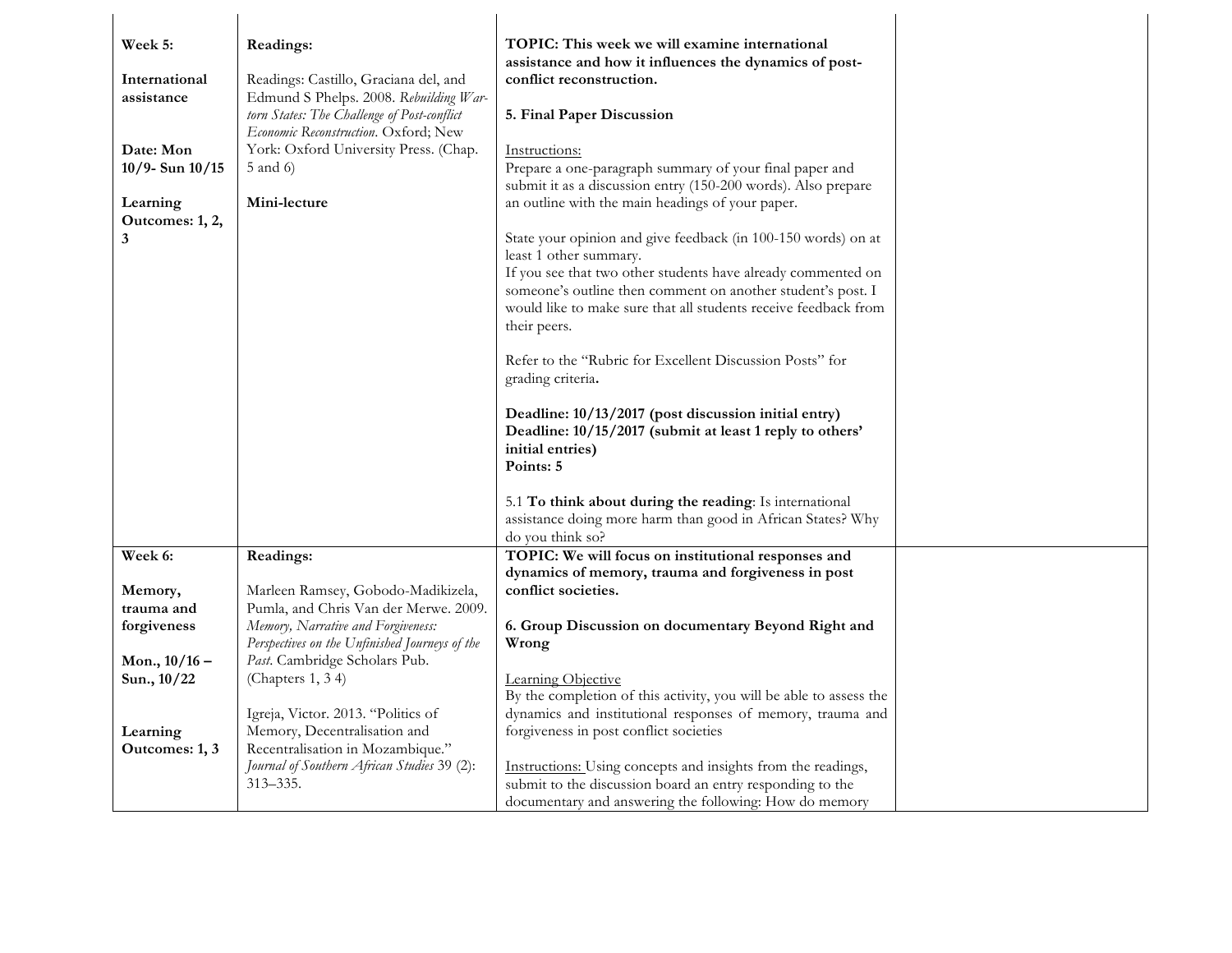|                  | Volkan, Vamik D. 2001.                                                               | and trauma of conflict influence functioning of post-conflict                                                                        |  |
|------------------|--------------------------------------------------------------------------------------|--------------------------------------------------------------------------------------------------------------------------------------|--|
|                  | "Transgenerational Transmissions and<br>Chosen Traumas: An Aspect of Large-          | societies? What are the individual and institutional responses to<br>atrocities committed during the war? How do we deal with        |  |
|                  | Group Identity." Group Analysis 34 (1):                                              | consequences of deadly conflict at personal, communal and                                                                            |  |
|                  | 79-97.                                                                               | international levels? Is reconciliation possible?                                                                                    |  |
|                  | doi:10.1177/05333160122077730.                                                       |                                                                                                                                      |  |
|                  | http://gaq.sagepub.com/content/34/1                                                  | Submit 1 initial entry of 250-350 words and at least 1 reply to                                                                      |  |
|                  | $\sqrt{79}$ .                                                                        | your colleagues entries of 100-150 words                                                                                             |  |
|                  |                                                                                      |                                                                                                                                      |  |
|                  | Documentary: Beyond Right and                                                        | Refer to the "Rubric for Excellent Class Discussions," for                                                                           |  |
|                  | Wrong                                                                                | grading criteria.                                                                                                                    |  |
|                  |                                                                                      | Estimated time for discussion: 5 hours.                                                                                              |  |
|                  |                                                                                      |                                                                                                                                      |  |
|                  |                                                                                      |                                                                                                                                      |  |
|                  |                                                                                      | Deadline: 10/20/2017 (post discussion initial entry)                                                                                 |  |
|                  |                                                                                      | Deadline: 10/22/2017 (submit at least 1 reply to others'                                                                             |  |
|                  |                                                                                      | initial entries)                                                                                                                     |  |
|                  |                                                                                      | Points: 5                                                                                                                            |  |
| Week 7:          | Readings:                                                                            | TOPIC: This week we will focus on postconflict                                                                                       |  |
|                  |                                                                                      | reconstruction in Kosovo.                                                                                                            |  |
| Case study       | Castillo, Graciana del, and Edmund S                                                 |                                                                                                                                      |  |
|                  |                                                                                      |                                                                                                                                      |  |
|                  |                                                                                      |                                                                                                                                      |  |
| (Kosovo)         | Phelps. 2008. Rebuilding War-torn States:<br>The Challenge of Post-conflict Economic | 7. Group discussion                                                                                                                  |  |
|                  | Reconstruction. Oxford; New York:                                                    | Learning Objective                                                                                                                   |  |
| Date: Mon.,      | Oxford University Press. (Chapter 8)                                                 | By the completion of this activity, you will be able to analyze                                                                      |  |
| $10/23 - Sun.$   |                                                                                      | key challenges and ways forward in post-conflict                                                                                     |  |
| 10/29            |                                                                                      | reconstruction in Kosovo. You will have the opportunity to                                                                           |  |
|                  | Narten, Jens. 2007. "In Need of Self-                                                | apply some of the concepts from the readings on the case,                                                                            |  |
|                  | Reflection: Peacebuilding in Post-War                                                | which would facilitate analysis and comparison with the                                                                              |  |
| Learning         | Kosovo from a Systems-Analytical                                                     | practices of post-conflict reconstruction in other similar                                                                           |  |
| <b>Outcomes:</b> | Perspective." Whitehead J. Dipl. & Int'l                                             | settings.                                                                                                                            |  |
| 1,2,3,           | Rel. 8: 121.                                                                         |                                                                                                                                      |  |
|                  |                                                                                      | Scenario:                                                                                                                            |  |
|                  |                                                                                      | For a small, landlocked territory with just 2 million people,                                                                        |  |
|                  |                                                                                      | Kosovo has proved to be an enormous diplomatic puzzle for                                                                            |  |
|                  |                                                                                      | western policymakers. Even almost 2 decades after the conflict,<br>Kosovo is facing various challenges but particularly in the areas |  |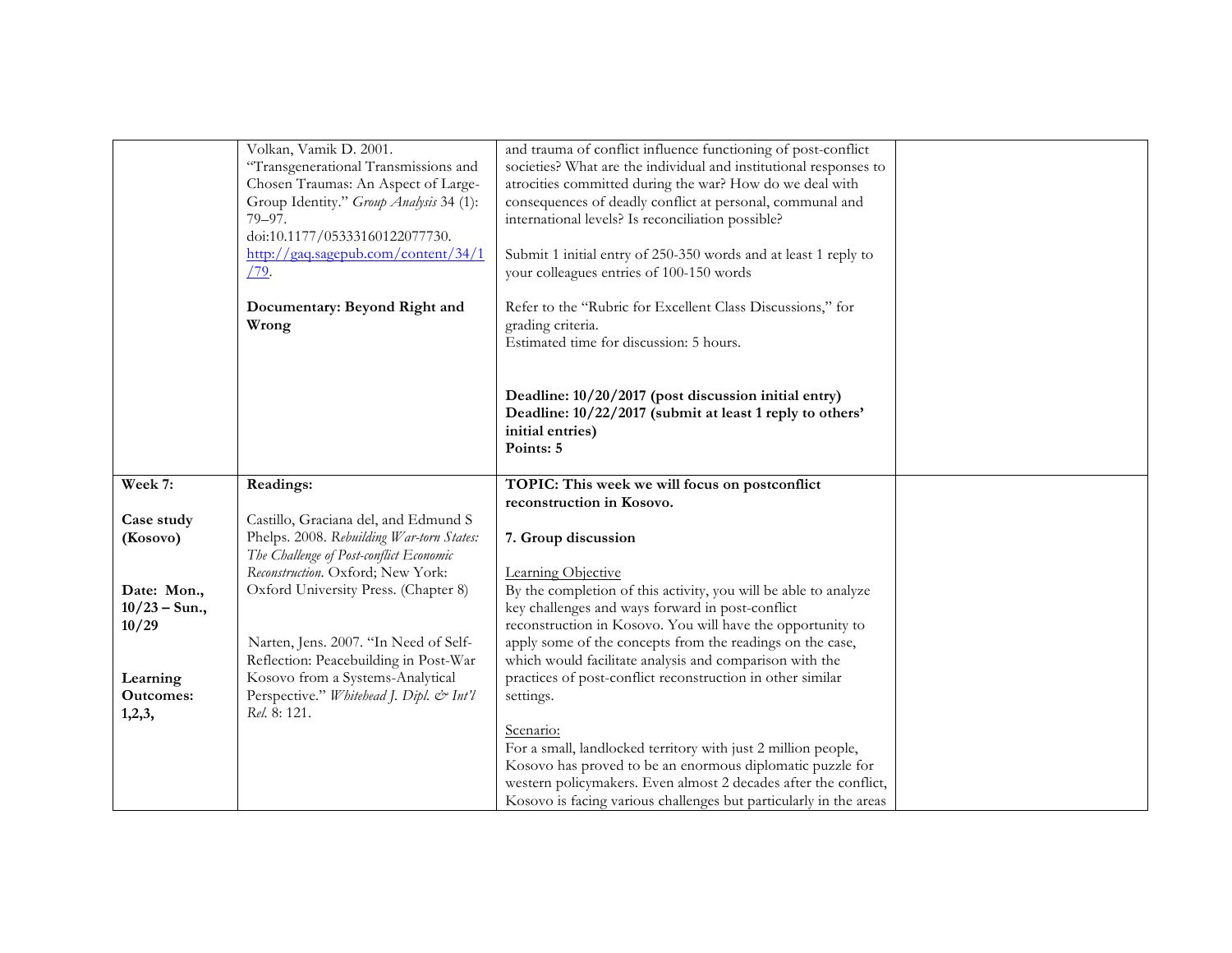|                                       |                                                                                                                                           | of economy, justice and reconciliation. You are a part of a<br>group of successful consultants that was tasked by the UN to<br>analyze the current situation in your particular area of expertise<br>(international institutions or economic policies) and develop<br>recommendations and models for moving forward. |  |
|---------------------------------------|-------------------------------------------------------------------------------------------------------------------------------------------|----------------------------------------------------------------------------------------------------------------------------------------------------------------------------------------------------------------------------------------------------------------------------------------------------------------------|--|
|                                       |                                                                                                                                           | Instructions:                                                                                                                                                                                                                                                                                                        |  |
|                                       |                                                                                                                                           | Select one area of expertise (international institutions or<br>economic policies) in post-conflict Kosovo and post a detailed<br>analysis (either regarding international institutions or economic<br>policies) - and develop recommendations for moving forward,<br>in the discussion board.                        |  |
|                                       |                                                                                                                                           | Once you post your analysis and recommendations, comment<br>on the recommendation of at least one person in the class,<br>providing feedback on the relevance and importance of their<br>recommendation.                                                                                                             |  |
|                                       |                                                                                                                                           | Submit 1 initial entry of 250-350 words and at least 1 feedback<br>reply responding to your colleagues' entries of 100-150 words.                                                                                                                                                                                    |  |
|                                       |                                                                                                                                           | Refer to the "Rubric for Excellent Class Discussions," for<br>grading criteria.                                                                                                                                                                                                                                      |  |
|                                       |                                                                                                                                           | Estimated time for discussion: 5 hours.                                                                                                                                                                                                                                                                              |  |
|                                       |                                                                                                                                           | Deadline: 10/27/2017 (post discussion initial entry)<br>Deadline10/29/2017 (submit at least 1 reply to others'<br>initial entries)<br>Points: 5                                                                                                                                                                      |  |
|                                       |                                                                                                                                           |                                                                                                                                                                                                                                                                                                                      |  |
| Week 8:<br>Case study-<br>Afghanistan | Readings:<br>Castillo, Graciana del, and Edmund S<br>Phelps. 2008. Rebuilding War-torn States:<br>The Challenge of Post-conflict Economic | TOPIC: This week's topic is post-conflict reconstruction<br>and the role of PRT teams in Afghanistan.<br>8. Blog on the post-conflict practices and role of PRTs in                                                                                                                                                  |  |
|                                       |                                                                                                                                           |                                                                                                                                                                                                                                                                                                                      |  |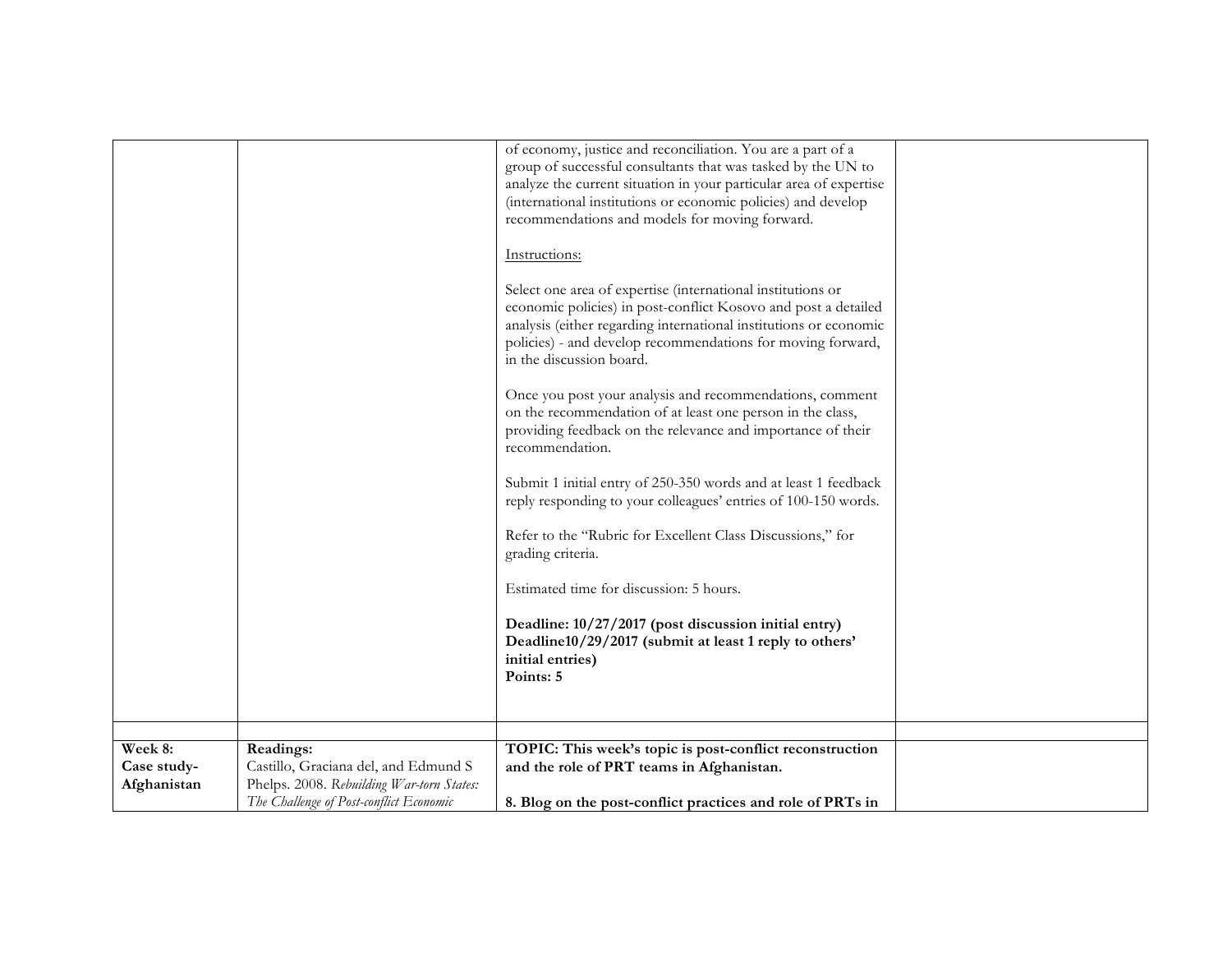|                    | Reconstruction. Oxford; New York:             | Afghanistan                                                        |  |
|--------------------|-----------------------------------------------|--------------------------------------------------------------------|--|
|                    | Oxford University Press. (Chapter 9)          |                                                                    |  |
| Date:              |                                               | Learning Objective                                                 |  |
| Mon., 10/30-       | Suhrke, Astri. 2007. "Reconstruction as       | By the completion of this activity, you will be able to critically |  |
| Sun., 11/5         |                                               | assess key strategies and policies pertaining to post-conflict     |  |
|                    | Modernisation: The 'post-                     | reconstruction in Afghanistan                                      |  |
|                    | Conflict'project in Afghanistan." Third       |                                                                    |  |
|                    | World Quarterly 28 (7): 1291-1308.            |                                                                    |  |
|                    | http://www.tandfonline.com/doi/abs/           | Instructions: Reflect on the role, effectiveness and challenges    |  |
| Learning           | 10.1080/01436590701547053.                    | related to the work of PRT teams in Afghanstan. Please use         |  |
| <b>Outcomes:</b>   |                                               | concepts and insights from the readings and the video. Make        |  |
| 1,2,3,             | McNerney, Michael J. 2006.                    | sure you cite them.                                                |  |
|                    | "Stabilization and Reconstruction in          |                                                                    |  |
|                    | Afghanistan: Are PRTs a Model or a            | Blog length should be 500-650 words.                               |  |
|                    | Muddle?" DTIC Document.                       | Refer to the "Rubric for Excellent Blog Posts" for grading         |  |
|                    | http://oai.dtic.mil/oai/oai?verb=getRe        | criteria.                                                          |  |
|                    | cord&metadataPrefix=html&identifier           |                                                                    |  |
|                    |                                               | Estimated time for blog: 4 hours.                                  |  |
|                    | $=$ ADA491011.                                |                                                                    |  |
|                    |                                               | Points: 5                                                          |  |
|                    | Video:                                        |                                                                    |  |
|                    | https://www.youtube.com/watch?v               | Deadline: 11/5/2017                                                |  |
|                    | =9WSadDaQnos                                  |                                                                    |  |
| Week 9:            | Readings:                                     | TOPIC: This week we will focus on responsibility and               |  |
|                    |                                               |                                                                    |  |
| Responsibility     |                                               | ethical issues in post-conflict reconstruction.                    |  |
| and ethical issues | Vasquez, John A. 2005. Ethics, Foreign        |                                                                    |  |
| in post-conflict   | Policy, and Liberal Wars: The Role of         | 9.1. Discussion on ethical issues in post-conflict                 |  |
| reconstruction     | Restraint in Moral Decision Making. In        | reconstruction work                                                |  |
|                    | International Studies Perspectives. Volume 6, |                                                                    |  |
|                    | Issue 3, pp. 307-315.                         | Learning Objective                                                 |  |
| Date:              |                                               | By the completion of this activity, you will be able to assess the |  |
|                    | Warfield, Wallace. 2002. Is This the          | issues and implications resulting from certain practices of post-  |  |
| Mon., $11/06$ –    | Right Thing to Do? A Practical                | conflict reconstruction                                            |  |
| Sun., 11/12        | Framework for Ethical Decisions,              |                                                                    |  |
|                    | Chapter 19, pp. 213-223. In A                 |                                                                    |  |
|                    | Handbook of International Peacebuilding: Into | Instructions: Using concepts and insights from the readings,       |  |
|                    | the Eye of the Storm. Lederach, John Paul,    | chose an ethical issue or a situation from a real life post-       |  |
|                    | and Janice Moomaw Jenner, eds. San            | conflict reconstruction intervention and respond how you           |  |
| Learning           | Francisco: Jossey-Bass Publishers.            | would go about it and why                                          |  |
|                    |                                               |                                                                    |  |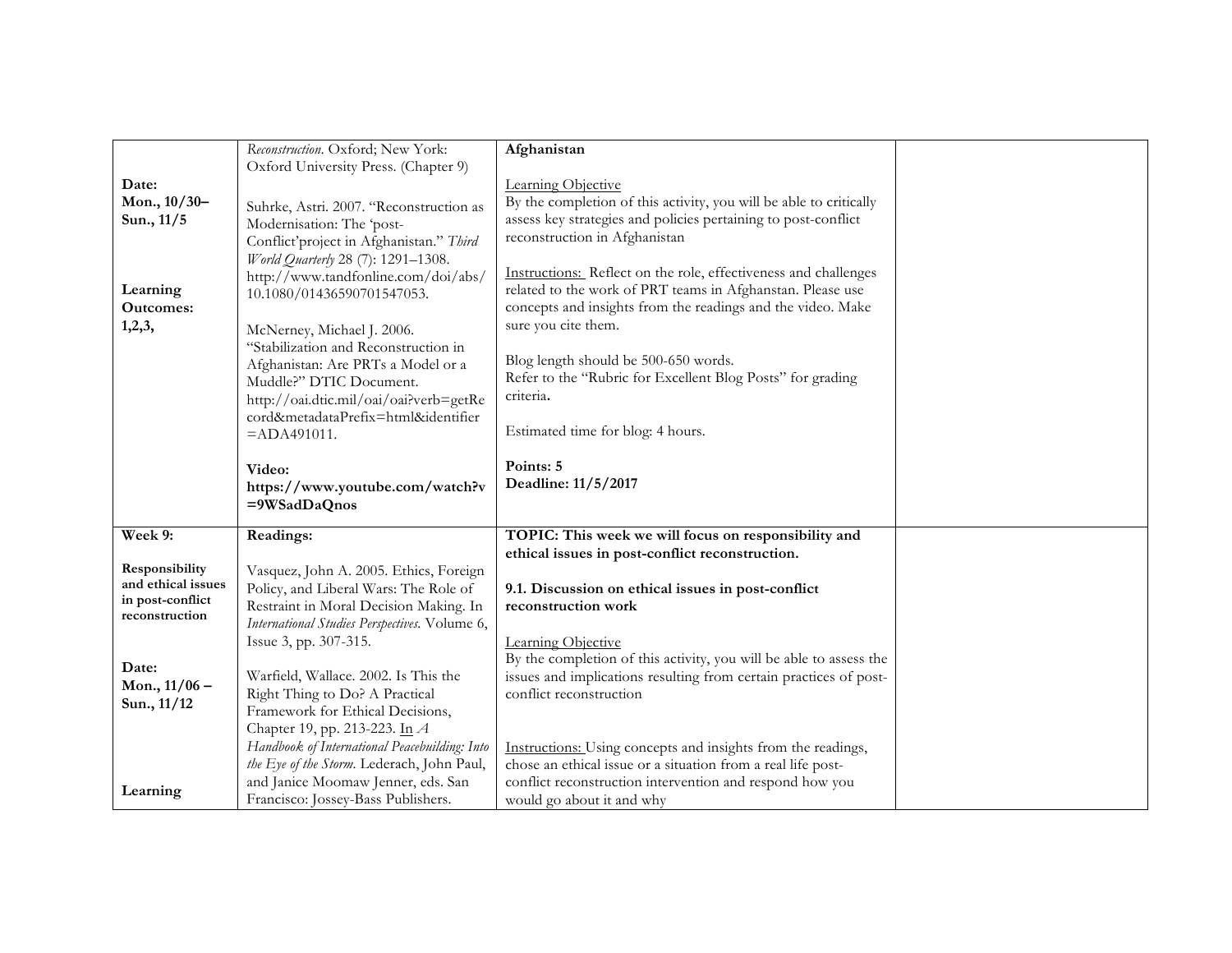| <b>Outcomes:</b><br>1,2,3,                                     | Fallows, James. 2014. William R. Polk<br>on American Grand Strategy for Iraq,<br>Syria,<br>and the Region. The Atlantic.<br>http://www.theatlantic.com/internatio<br>nal/archive/2014/06/william-r-polk-<br>on-grand-strategy-iraq-and-<br>syria/373221/<br>Mini-lecture | Submit 1 initial entry of 250-350 words and at least 1 reply to<br>your colleagues entries of 100-150 words<br>Refer to the "Rubric for Excellent Class Discussions," for<br>grading criteria.<br>Estimated time for discussion: 5 hours.<br>Deadline: 11/10/2017 (post discussion initial entry)<br>Deadline: 11/12/2017 (submit at least 1 reply to others'<br>initial entries)<br>Points: 5                                                                                                                                                                                                                                                                                                                                                                          |  |
|----------------------------------------------------------------|--------------------------------------------------------------------------------------------------------------------------------------------------------------------------------------------------------------------------------------------------------------------------|-------------------------------------------------------------------------------------------------------------------------------------------------------------------------------------------------------------------------------------------------------------------------------------------------------------------------------------------------------------------------------------------------------------------------------------------------------------------------------------------------------------------------------------------------------------------------------------------------------------------------------------------------------------------------------------------------------------------------------------------------------------------------|--|
|                                                                |                                                                                                                                                                                                                                                                          |                                                                                                                                                                                                                                                                                                                                                                                                                                                                                                                                                                                                                                                                                                                                                                         |  |
| Week 10: Final                                                 |                                                                                                                                                                                                                                                                          | TOPIC: The final week is dedicated to conducting                                                                                                                                                                                                                                                                                                                                                                                                                                                                                                                                                                                                                                                                                                                        |  |
| Paper                                                          |                                                                                                                                                                                                                                                                          | research and writing of the policy report.                                                                                                                                                                                                                                                                                                                                                                                                                                                                                                                                                                                                                                                                                                                              |  |
| Learning<br>Outcomes: 1,2,3<br>Mon., $11/13 -$<br>Sun., 11/19, |                                                                                                                                                                                                                                                                          | 8. Policy report<br>Learning Objectives:<br>By the completion of this activity, you will be able to analyze<br>and critically assess the current strategies of post-conflict<br>reconstruction and develop innovative approaches based on<br>ideas and concepts covered in the class.<br>Instructions:<br>You are expected to write a policy development report<br>between 10-13 pages in length. For this report, you will assume<br>the role of a policy analyst. Your task is to analyze a post-<br>conflict reconstruction intervention, which is underway or was<br>undertaken in a post-conflict country (in the last 20 years). For<br>the first part of the report, you are expected to concisely<br>describe the interventions in place in the country. In the |  |
|                                                                |                                                                                                                                                                                                                                                                          | second part, provide a critique of some aspect of intervention.<br>In the final part of the report, you are expected to advise what                                                                                                                                                                                                                                                                                                                                                                                                                                                                                                                                                                                                                                     |  |